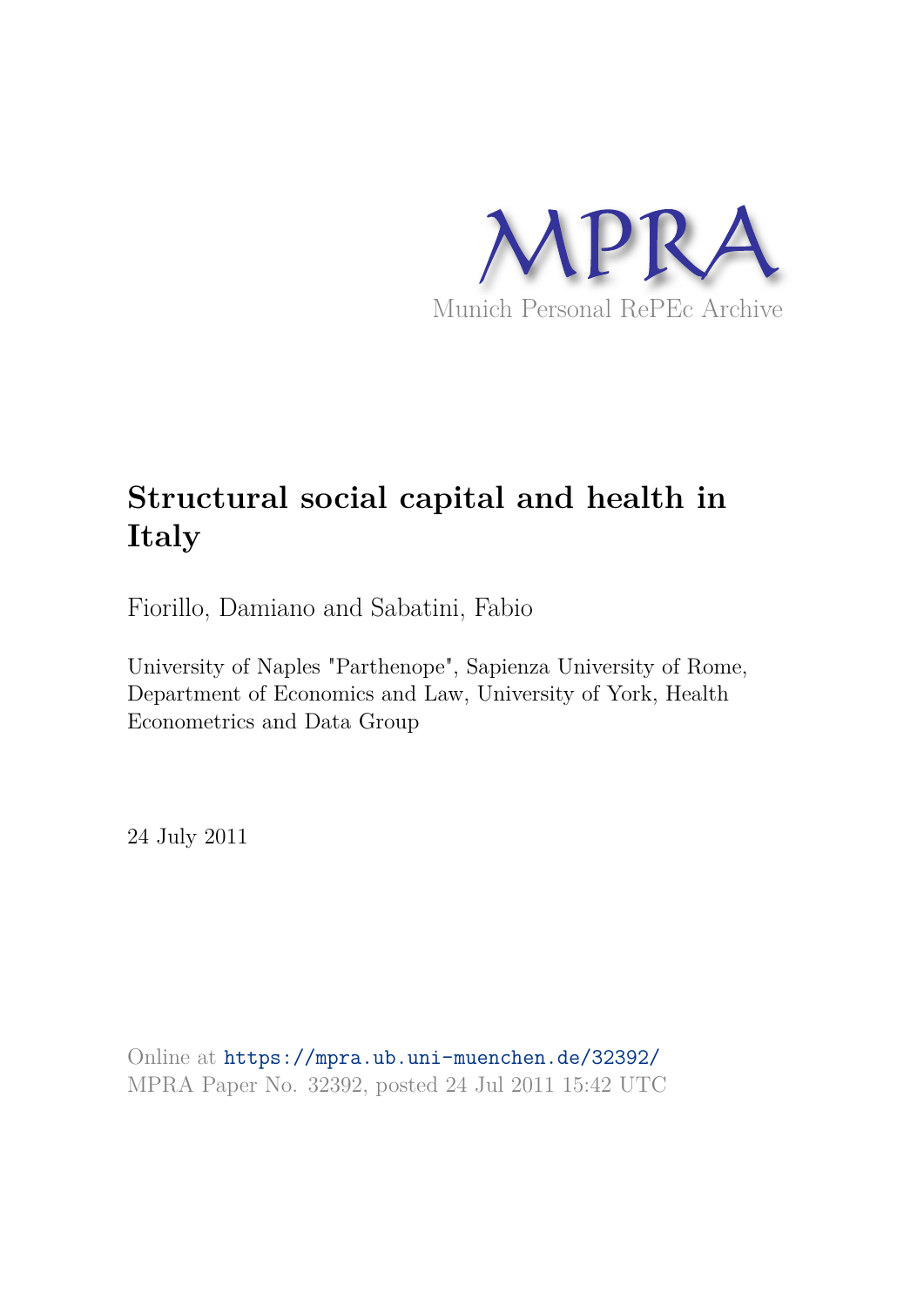# Structural social capital and health in Italy

Damiano Fiorillo<sup>1</sup> and Fabio Sabatini<sup>2</sup>\*

## **Abstract**

-

This paper presents the first empirical assessment of the causal relationship between social capital and health in Italy. The analysis draws on the 2000 wave of the Multipurpose Survey on Household conducted by the Italian Institute of Statistics on a representative sample of the population ( $n = 50,618$ ). Our measure of social capital is the frequency of meetings with friends. Based on probit and instrumental variables estimates, we find that higher levels of social capital increase perceived good health.

# : I12; I18; Z1

**Keywords**: health, instrumental variables, income, social interactions, social capital, Italy.

<sup>&</sup>lt;sup>1</sup> Department of Economic Studies, University of Napoli Parthenope, and Health, Econometrics and Data Group, University of York. Email: damiano.fiorillo@uniparthenope.it.

<sup>&</sup>lt;sup>2</sup> Department of Economics and Law, Sapienza University of Rome, and Health, Econometrics and Data Group, University of York. Email: fabio.sabatini@uniroma1.it.

<sup>\*</sup> Corresponding author. Postal address: Facoltà di Economia, via del Castro Laurenziano 9, 000161 Roma, Italy.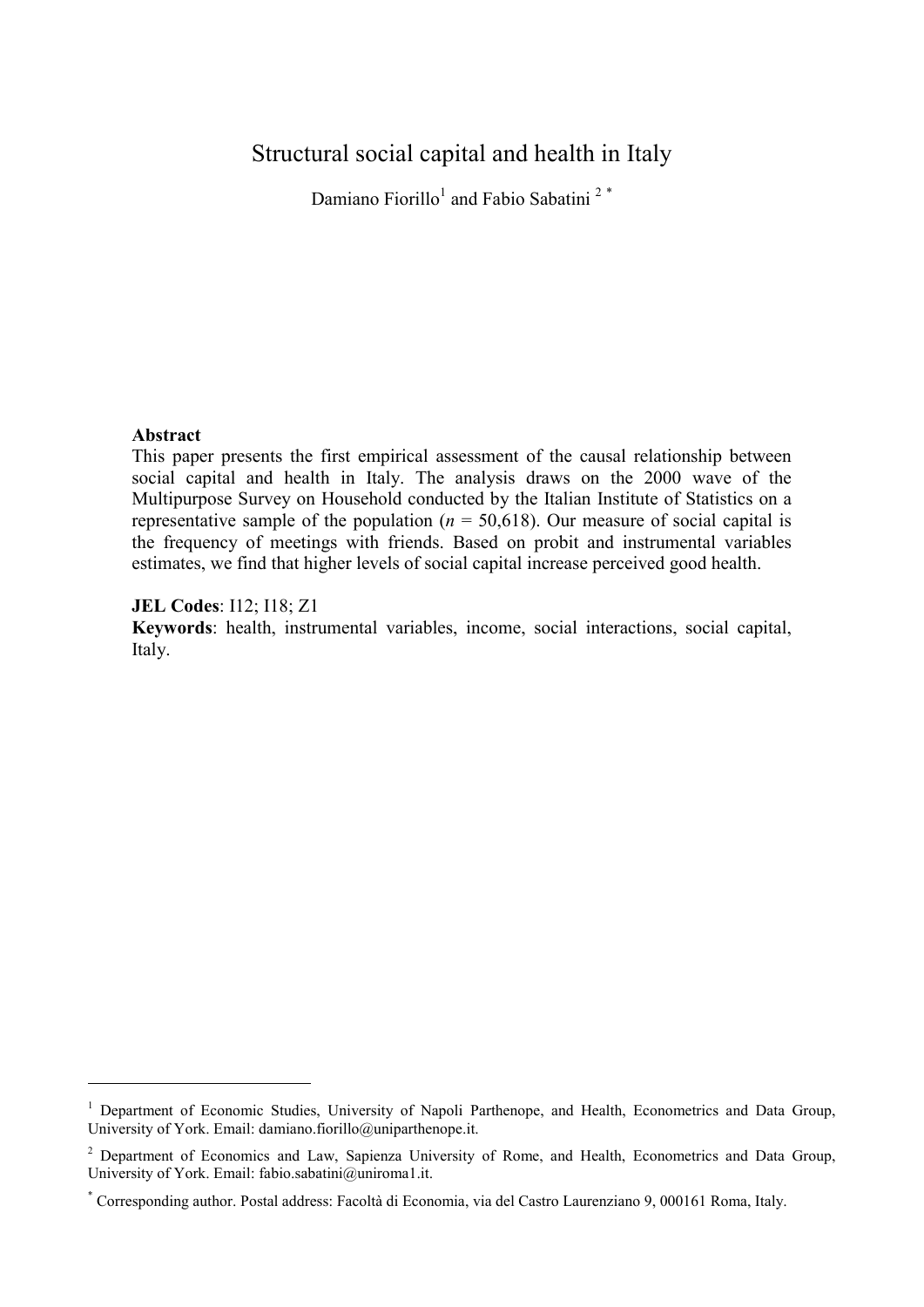#### 1. Introduction

The claim that social capital plays a role in determining actual and perceived health is commonly accepted in public health studies (Kawachi et al. 1997; Kawachi et al. 1999; Kim et al. 2006; Borgonovi 2008) and has recently attracted the attention of economists and economics journals (Brown et al. 2006; Folland 2007; Petrou and Kupek 2008; Scheffler and Brown 2008; D'Hombres et al. 2010; Ronconi et al. 2010). Two critical issues have emerged from previous research on the topic.

First, social capital is a very multidimensional phenomenon and there is no univocal evidence on which of its dimensions is good for health. The relationship between the multiple facets of social capital and health is context-dependent and varies according to a number of individual, social, and institutional features.

Second, even if many studies identify social capital as a significant predictor of individual health, there are reasons to suspect this result to be due to a spurious correlation. Individual effects, such as exogenous shocks, may be correlated with both social capital and health. Moreover, it seems reasonable to assume the existence of reverse causality: unhealthy people may face obstacles to social interaction, while healthy people may be more inclined to certain relational activities such as, for example, doing sports with others.

The present paper contributes to the literature by carrying out the first assessment of the causal relationship between social capital and individual health in Italy. Similar research has been undertaken in North America (see for example Folland 2007), Latin America (Ronconi et al. 2010) and Eastern Europe (D'Hombres et al. 2010) but, to the best of our knowledge, they have never been performed in Mediterranean countries.

Probit and ordinary least squares regressions show that, in addition to civil status, age, education, income and work status, structural social capital, as measured by the frequency of meetings with friends, is strongly and positively correlated with perceived health. However, since the habit of meetings friends may be endogenously determined, we follow some promising previous studies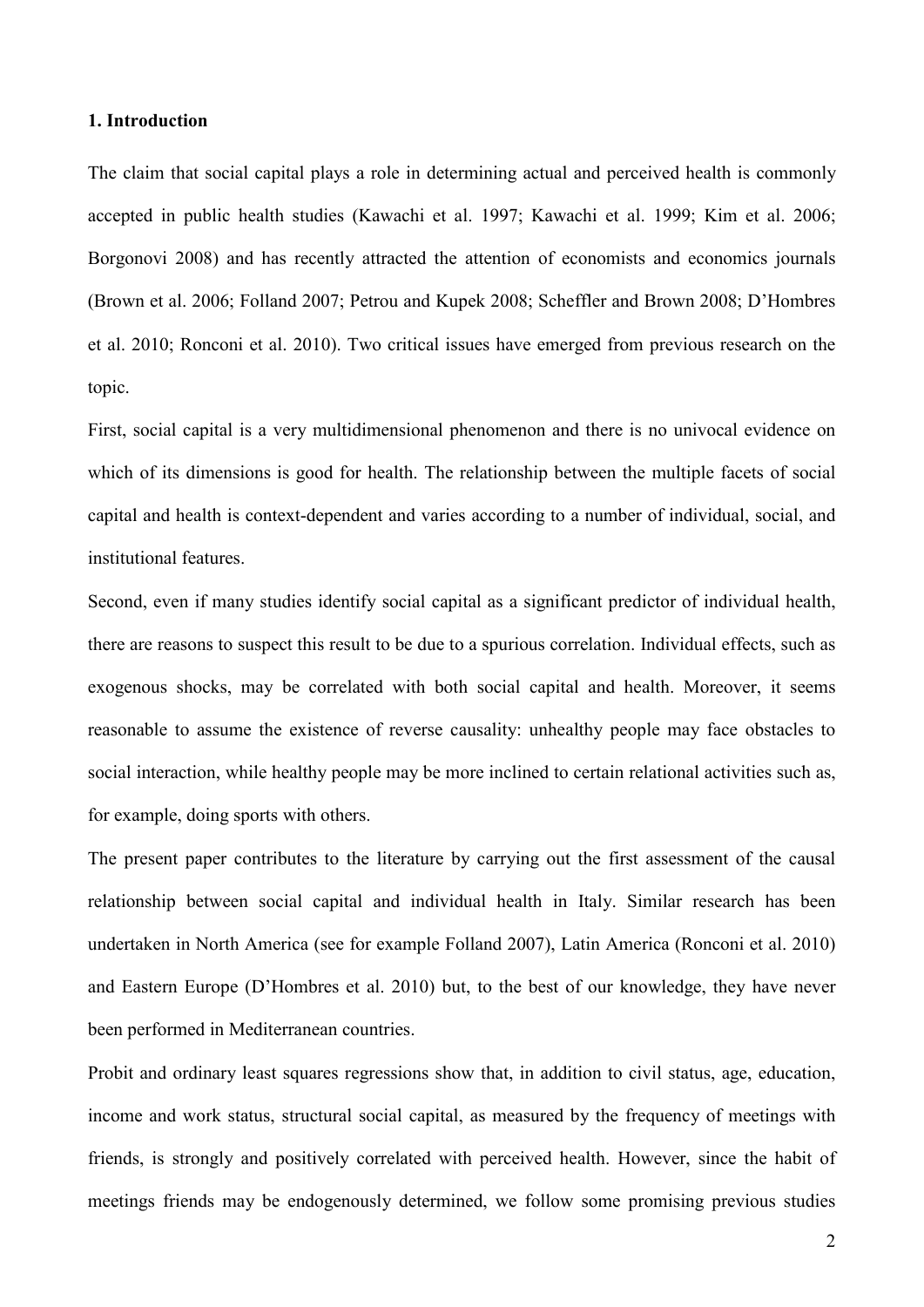(D'Hombres et al. 2010, Ronconi et al. 2010) and instrument this variable with the individual propensity for talking about politics and the wealth of informal ties of the community where the individual lives. The wealth of community ties is calculated as the average frequency with which people meet friends for 6 categories of municipality size in each of the 20 Italian regions. We obtain an indicator of the local frequency of meetings across the 120 possible combinations.

Instrumental variables regressions show that the habit of meeting friends is a relevant predictor of perceived good health both with two stages probit and least squares estimators.

The reminder of the paper is structured as follows. The next section reviews the literature on social interactions and health and briefly presents our hypotheses. We then describe data and methodology. Section four describes and discusses empirical results. Concluding remarks and a brief discussion of policy implications close the paper.

#### 2. Related literature

Over the past 20 years, the literature has extensively analyzed the impact of social interactions on individual health. Various aspects of the relational sphere of individual lives have been addressed, from relationships with family and friends to membership of various kinds of associations and community cohesion, often grouped together under the common label of social capital. After Putnam's seminal work (1993; 1995), social capital is usually referred to as "features of social organization such as networks, norms, and social trust that facilitate coordination and cooperation for mutual benefit." (Putnam 1995, p. 65). Following Uphoff (1999), it is possible to distinguish between structural and cognitive dimensions of the concept. Structural social capital deals with individuals' behaviours and mainly takes the form of networks and associations which can be observed and measured through surveys. Cognitive social capital derives from individuals' perceptions resulting in norms, values and beliefs that contribute to cooperation. These latter aspects involve subjective evaluations of the social environment. Both structural and cognitive dimensions include several sub-dimensions whose relationship with health variables in turn varies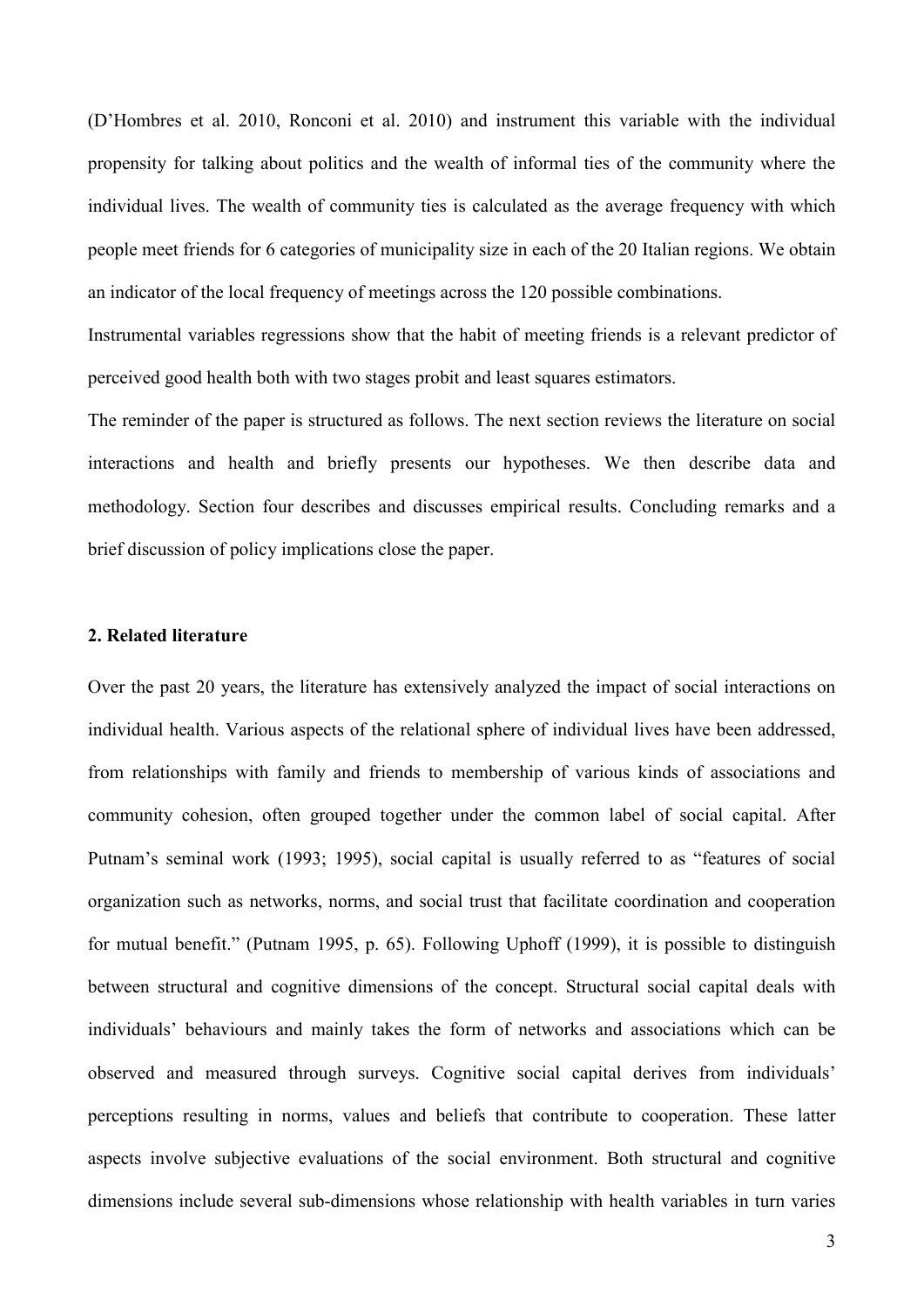depending on the context and on the effect of other individual and local potentially influential factors (Moore et al., 2009; Yamamura, 2011a).

The complexity of social capital is further stressed by the existence of deep and changeable relations between its sub-dimensions. Social norms of trust and reciprocity prompt cooperative behaviours, in turn fostering the accumulation of durable ties (Antoci, Sabatini & Sodini, 2011). However, certain types of networks can hamper the exchange of information and the diffusion of trust between group members and the surrounding social environment (Knack & Keefer, 1997; Gittel & Vidal, 1998; Sabatini 2008). Previous literature on the topic generally agrees that social connectedness may in principle be a determinant of good health. However, the lack of data has often forced researchers to measure connectedness by means of indicators of participation in formal organizations – such as voluntary associations, sport clubs, trade unions and political parties. This has led to conflicting evidence. For example, membership in associations has been found to be positively correlated with health in some studies (Kawachi et al., 1999; Rose 2000; Poortinga, 2006; Giordano & Lindstrom, 2010; Yamamura, 2011b) and insignificant in others (Carlson, 1998; De Silva et al., 2007; Yip et al., 2007; D'Hombres et al., 2010). In this paper, we follow the approach of measuring structural social capital through the frequency of meetings with friends, as recently seen in a small and number of studies (Folland, 2007; Giordano & Lindstrom, 2010; Ronconi et al. 2010). Social interactions with friends may improve health through four channels:

1) Transmission of health information. Networks of relationships are a place to share past experiences on diseases, doctors, health facilities and therapies. This channel of information fosters matching procedures (in the sense that patients spend less time finding the appropriate doctor), lowers the cost of health information, speeds up the diffusion of knowledge of health innovation and eliminates mistaken perceptions on the role of healthcare, discouraging patients from undertaking inappropriate treatments.

2) Mutual assistance mechanisms. In case of sickness, the support of family and friends plays a fundamental role in ensuring access to healthcare services and facilities, for example through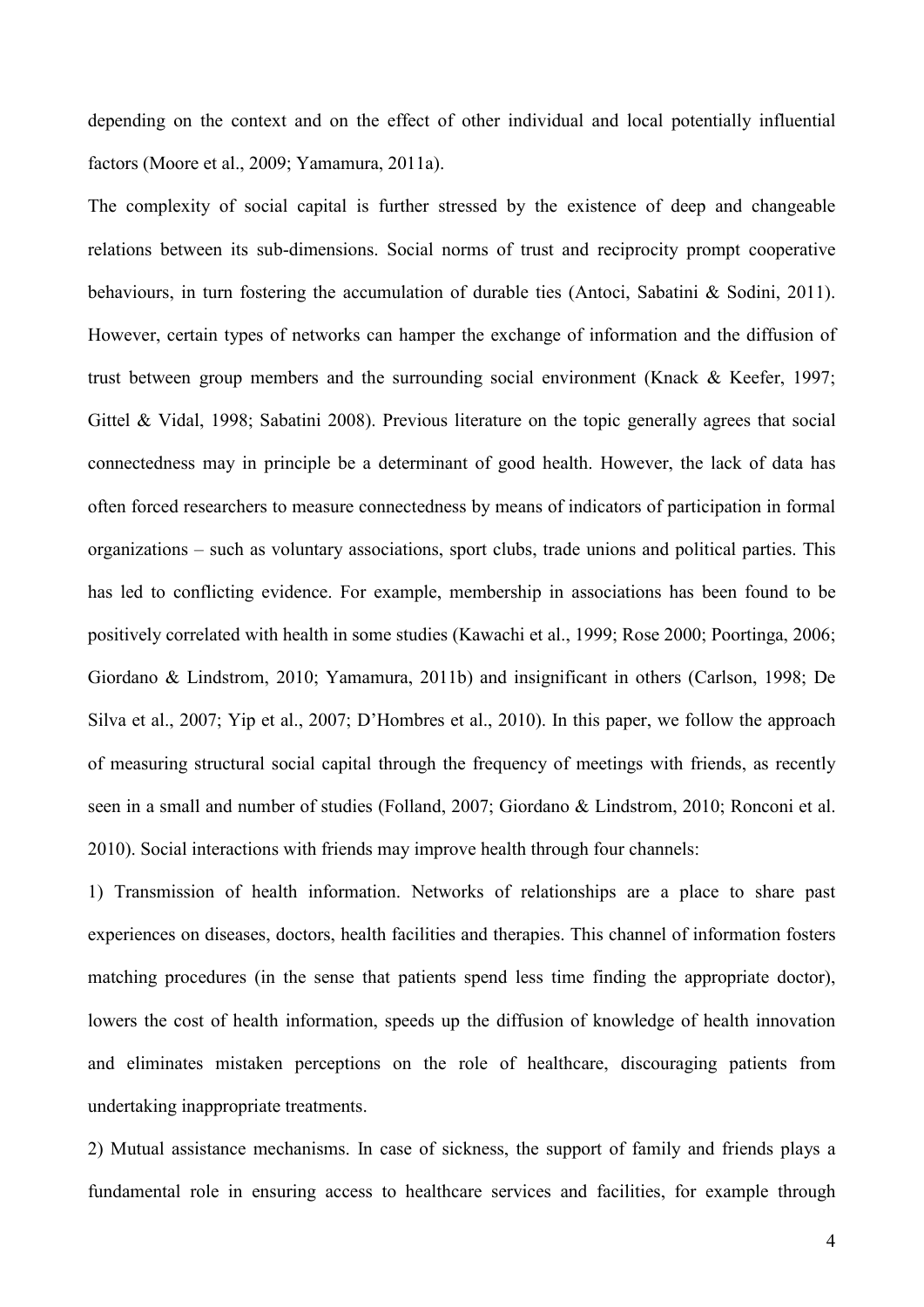financial assistance, transportation services and help in dealing with doctors. Social contacts may foster individual access to services even when public protection schemes are designed to provide universal coverage (van Doorslaer et al., 2004). For example, empirical evidence on the Italian National Health System (NHS) – which theoretically covers all citizens on equal terms – suggests that the wealthy are more likely to be admitted to hospital than the poor (Masseria & Giannoni, 2010). With reference to Italy, Atella et al. (2004) find that individuals who might be considered vulnerable from a societal perspective  $-$  i.e. the sick, the elderly, women and those with low incomes – are less likely to seek care from specialists and more likely to seek care from general practitioners. Since, in the Italian NHS, services are accessible by all citizens on universal bases, health inequalities may also be related to people's ability to acquire suitable information and to find the right contacts in the right places, which in turn is influenced by the extension of one's social network.

3) Promotion of healthy behaviours. Social interactions may foster the development of social norms that support health-promoting behaviours, such as prevention and physical activity, or constrain unhealthy habits, such as drinking and smoking. Lindstrom et al. (2001) argue that social interaction may influence leisure-time physical activity through peer-pressure mechanisms. For example, jogging with a friend or joining a football team may make physical exercise less boring and painful, thus providing incentives to increase fitness and to keep weight under control. According to Haughton McNeill et al. (2006), "through social networks individuals form a sense of attachment and connectedness to one another providing access to resources and material goods that support physical activity (e.g., provision of child care services)" (p. 1014). Folland (2007) argues that sympathetic relationships can provide "coaching" practices similar to those practised by fitness trainers. These hypotheses have been tested in several empirical studies. One of the main findings of this literature is the existence of a significant and positive correlation between social participation and physical activity (Brennan et al., 2003; Giles-Corti & Donovan, 2003; Huston et al., 2003).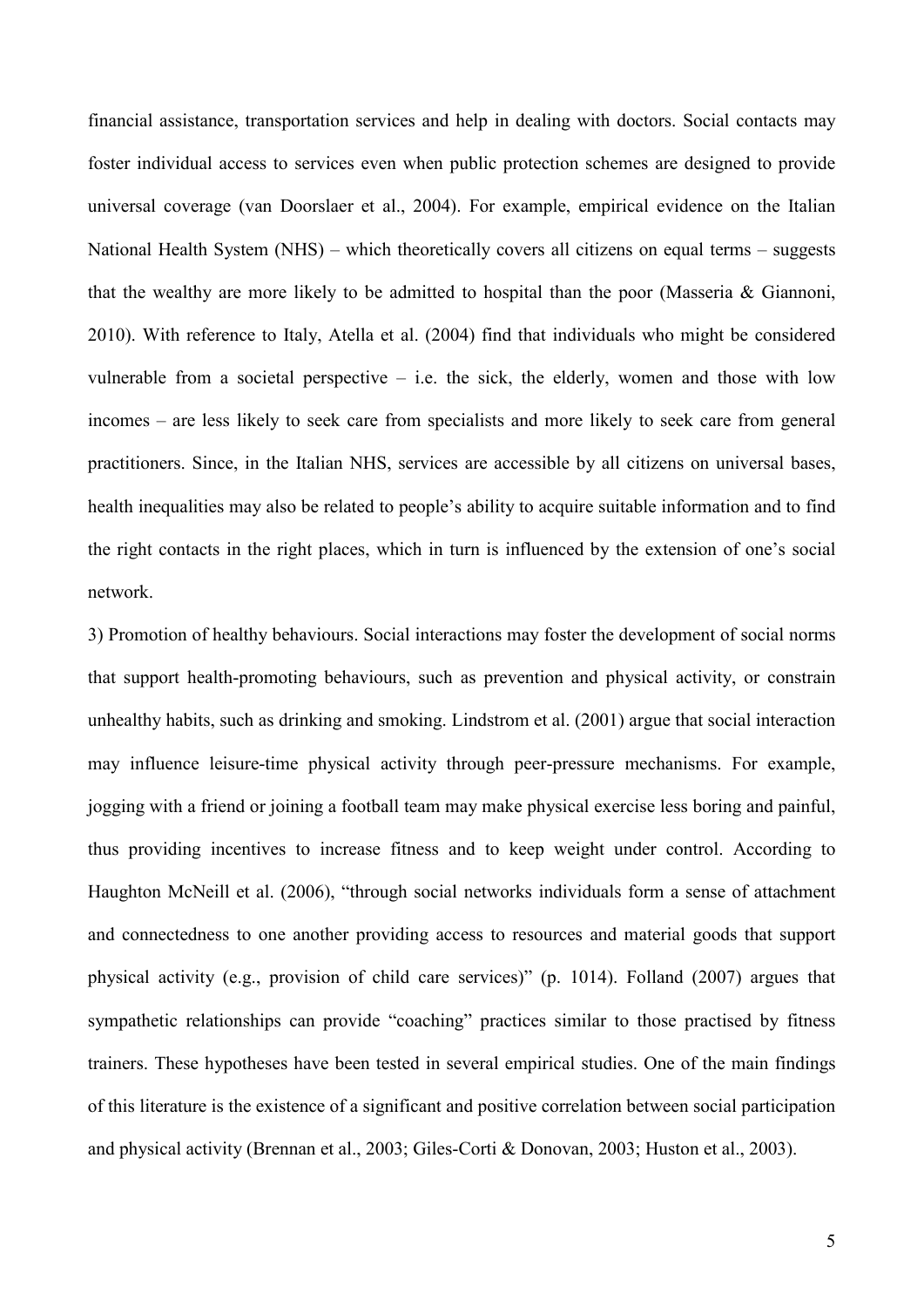4) "Buffering effect". Social interactions and community cohesion provide moral and affective support which mitigates the psychological distress related to sickness. This "buffering effect" may play a role in improving patients' ability to recover, thereby improving the health status of sick people. The buffering effect of a cohesive network or community also works for healthy people by preventing depression and mental disorders often related to social isolation and acting as a source of self-esteem and mutual respect (Kawachi et al., 1999). Evidence of the buffering effect is also provided by the growing body of studies on the relationship between volunteering and health (Post, 2005; Borgonovi, 2008; Barron et al., 2009; Haski-Levental, 2009).

In light of the arguments outlined above, we expect to find a significant and positive relationship between structural social capital and good health.

# 3. Data and methodology

Our empirical model of perceived health can be represented through the following estimation equation:

$$
H_{it}^* = \alpha + SC_{it}\beta + \lambda Y_{it} + Z_{it}^{\prime}\delta + R_{it}^{\prime}\rho + \varepsilon_{it}
$$
\n(1)

where  $H$  is self-reported health for individual  $i$  at time  $t$ ;  $SC$  is our indicator of structural social capital;  $Y$  is the annual household income; the  $Z$  vector consists of the other variables that are believed to influence self-perceived health, R is a vector of regional dummies, and  $\varepsilon$  is a randomerror term.

We do not observe the "latent" variable  $H_{\text{it}}^*$  in the data. Rather, we observe  $H_{\text{it}}$  as a binary choice which takes value 1 (good or very good perceived health) if  $H_{\text{it}}^*$  is positive and 0 otherwise. Thus, the structure of (1) makes it suitable for estimation as a probit model:

$$
Pr(H_{it} = 1) = \Phi(\alpha - SC_{it}\beta - \lambda Y_{it} - Z_{it}^{\prime}\delta - R_{it}^{\prime}\rho)
$$
\n(2)

where  $\Phi(\cdot)$  is the cumulative distribution function of a normal standard.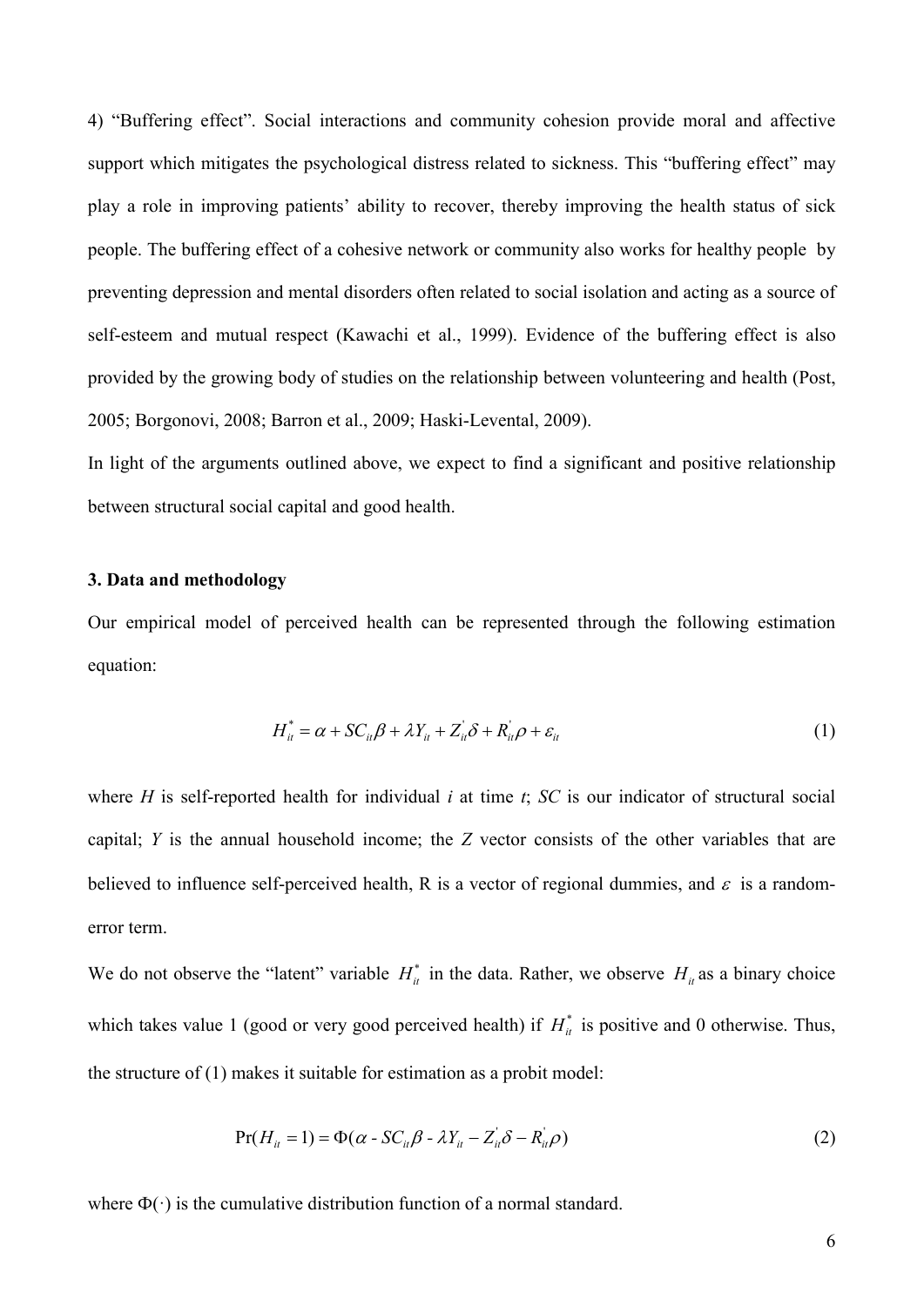Structural social capital is measured through the habit of meeting friends. This indicator is drawn from the 2000 wave of the Multipurpose Survey on Household (MSH) conducted by the Italian Institute of Statistics (Istat). This survey investigates a wide range of social behaviours and perceptions by means of face-to-face interviews on a nationally and regionally representative sample of 24,000 households, roughly corresponding to 50,000 individuals. Since the MHS does not collect information on household income, we merged this source with the Survey on Household Income and Wealth (SHIW) carried out by the Bank of Italy through a statistical matching procedure (see Appendix 1 for further details).

The final dataset is a cross-section of  $50,618$  observations containing information on individual behaviours and perceptions as well as on household income.

Our dependent variable is self-reported health, as measured by a dummy which is equal to 1 if the respondent reports good or very good health. The main independent variable in the analysis is structural social capital. This is measured through a binary indicator of the frequency of meetings with friends, which is coded as 1 if the interviewee meets friends at least twice a week.

In order to account for other phenomena which might influence health and social capital, we include in the analysis a set of individual and household control variables.

At the individual level, we account for gender (female), marital status (married), age (dummies 21- $30, 31-40, 41-50, 51-65,$  older than 65), education (elementary, junior high school, high school education and undergraduate degree or more), reading newspapers and work status (unemployed, self-employed, retired, student). Moreover, we measure the quality of the surrounding social environment through an indicator of the subjective perception of its safety. At the household level, we control for the natural logarithm of the imputed household income (sum of labour income, capital income and pensions) obtained through the statistical matching procedure. In addition, we account for family size, age of children (dummies  $0-5$ ,  $6-12$ ,  $13-17$ ), homeownership and the characteristics of homes (whether it is council house or not). Finally, we also control for the size of municipality. All the variables are described in detail in Table B1 in Appendix 2. Summary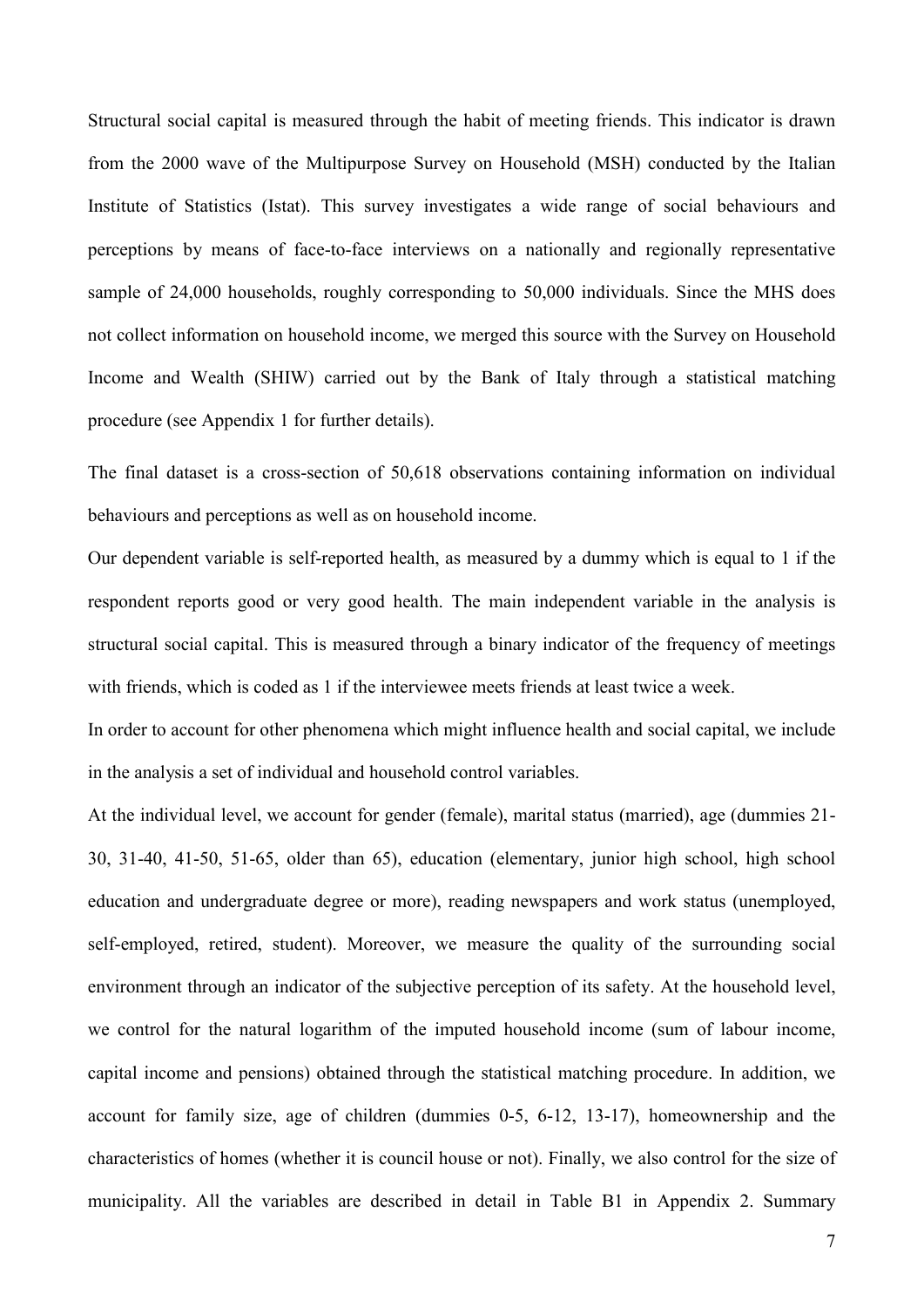weighted statistics are reported in Table 1. On average, 72% of respondents report good or very good health. 71 % meet friends at least twice a week. Over half of respondents are female and single. Over half of the sample report low education (elementary and junior high school) while only 7 % hold an undergraduate degree. The largest group of individuals (21 %) is aged between 51 and 65, followed by individuals aged 31 to 40 and more than 65 (respectively 18 % and 19 % of the sample). Over half of respondents have children aged between 0 and 17.72 % of respondents are homeowners, while 61 % live in a popular house.

#### 3.1 Instrumental variables

The reliability of probit estimates may suffer from the endogeneity problems described in the Introduction, which suggests caution is required in interpreting correlations as causal relationships. We try to circumvent endogeneity problems by instrumenting the frequency of meetings with friends. As pointed out by French & Popovici (2011), a reliable instrumental variable must meet at least two criteria. First, it must be theoretically justified and statistically correlated with structural social capital ("relevance" condition), after controlling for all other exogenous regressors. Second, it must be uncorrelated with the disturbance term of the health equation ("orthogonality" condition). The wealth of our data source allowed us to pick two theoretically convenient and econometrically valid instrumental variables (IVs):

- The wealth of ties in the local community, given by the average frequency with which people meet friends at the community level. This variable is calculated as the mean value of the individual frequency of meetings with friends for each of the 6 categories of municipality size in each of the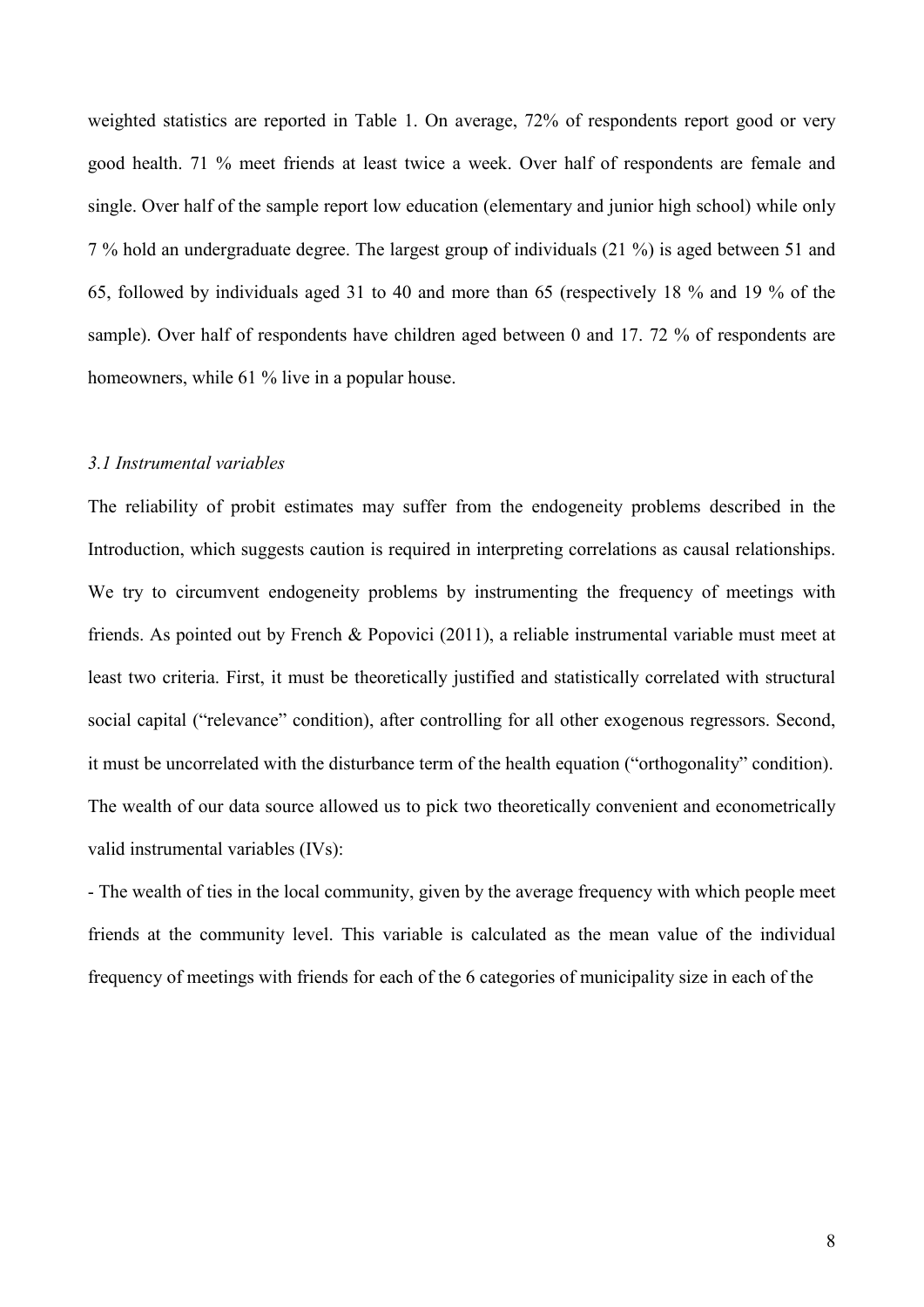| Table 1. Descriptive statistics                        |              |       |          |
|--------------------------------------------------------|--------------|-------|----------|
|                                                        | Observations | Mean  | St. dev. |
| Dependent variable                                     |              |       |          |
| Self-perceived good health                             | 49852        | 0.72  | 0.45     |
| Structural social capital                              |              |       |          |
| Meetings with friends                                  | 49955        | 0.71  | 0.45     |
| Instrumental variables                                 |              |       |          |
| Propensity for talking about politics                  | 49004        | 0.33  | 0.47     |
| Meetings with friends at the community level (average) | 49955        | 0.71  | 0.03     |
| Demographic and socio-economic characteristics         |              |       |          |
| Female                                                 | 50618        | 0.52  | 0.50     |
| Married                                                | 50618        | 0.57  | 0.49     |
| Age21-40                                               | 50618        | 0.16  | 0.37     |
| Age31-40                                               | 50618        | 0.18  | 0.39     |
| Age41-50                                               | 50618        | 0.16  | 0.37     |
| Age51-65                                               | 50618        | 0.21  | 0.41     |
| Age $> 65$                                             | 50618        | 0.19  | 0.39     |
| Household size                                         | 50618        | 3.16  | 1.31     |
| Children 0-5                                           | 50618        | 0.13  | 0.39     |
| Children 6-12                                          | 50618        | 0.18  | 0.46     |
| Children 13-17                                         | 50618        | 0.20  | 0.48     |
| Elementary                                             | 50618        | 0.24  | 0.43     |
| Junior high school                                     | 50618        | 0.31  | 0.46     |
| High school (diploma)                                  | 50618        | 0.31  | 0.46     |
| Undergraduate degree and beyond                        | 50618        | 0.07  | 0.26     |
| Household income (ln)                                  | 50618        | 10.77 | 0.44     |
| Self-employed                                          | 50618        | 0.11  | 0.31     |
| Unemployed                                             | 50618        | 0.05  | 0.23     |
| Retired                                                | 50618        | 0.21  | 0.41     |
| Student                                                | 50008        | 0.09  | 0.28     |
| Newspaper reader                                       | 49176        | 0.23  | 0.42     |
| Homeowner                                              | 50618        | 0.72  | 0.45     |
| Civil house                                            | 49988        | 0.61  | 0.49     |
| Micro-criminality                                      | 50314        | 0.04  | 0.19     |
| Size of municipality                                   |              |       |          |
| Metropolis                                             | 50618        | 0.17  | 0.37     |
| Neighbouring metropolis                                | 50618        | 0.08  | 0.27     |
| 2000-10000                                             | 50618        | 0.27  | 0.44     |
| 10000-50000                                            | 50618        | 0.23  | 0.42     |
| > 50000                                                | 50618        | 0.16  | 0.37     |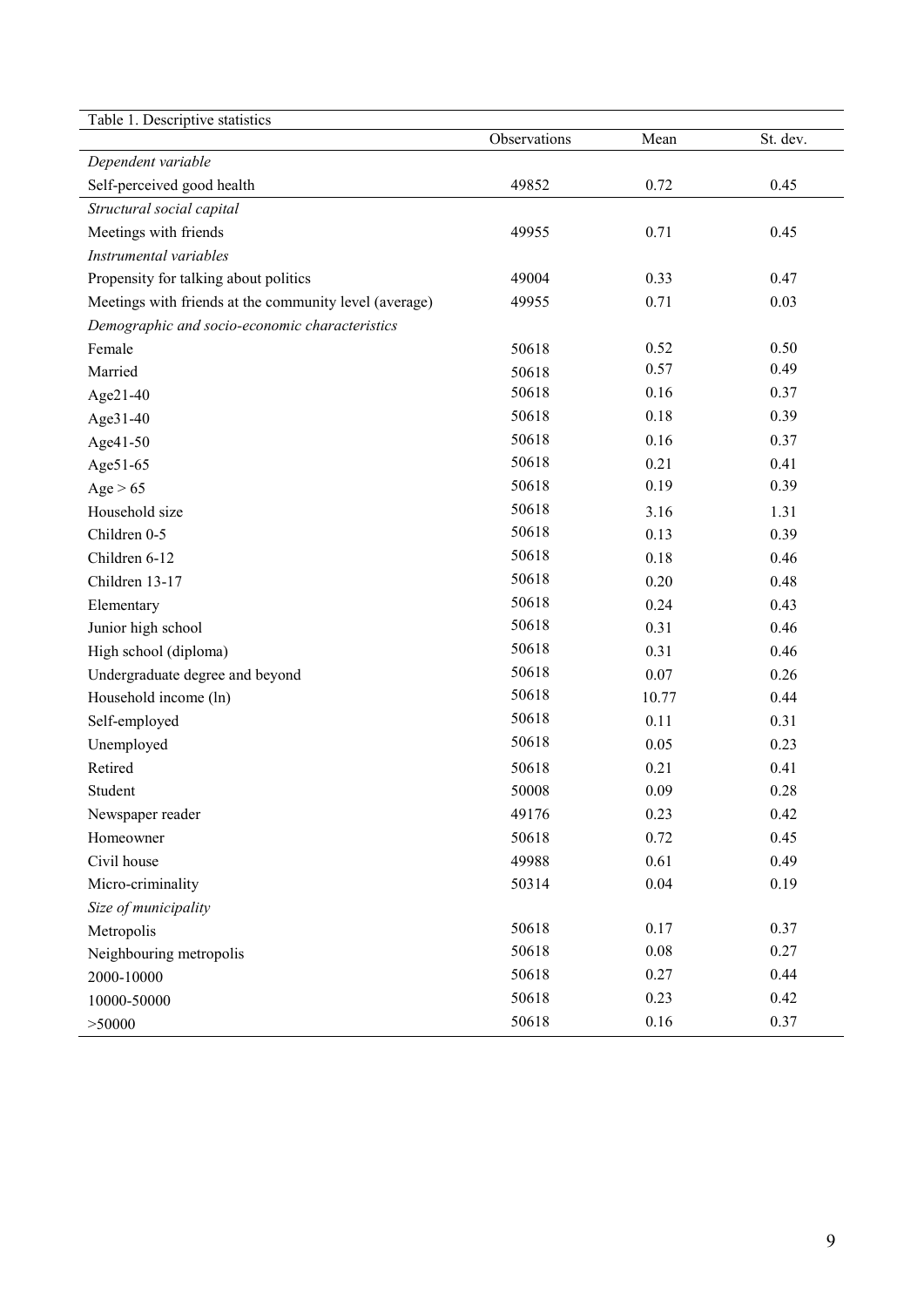20 Italian regions. We obtain 120 combinations across which the 50,618 observations of the sample are distributed<sup>3</sup>.

- The propensity for talking about politics, as given by a binary variable coded as 1 if the interviewee talks about politics with others at least once a week.

The relevance condition is directly testable by regressing structural social capital on the IVs and all other exogenous variables from the structural equation. The first stage of our IV regressions shows that both the instruments are strongly correlated with the endogenous variable<sup>4</sup>.

The positive relationship between community-level social capital and the individual consumption of relational goods<sup>5</sup> has been already documented in the theoretical and empirical literature (Gui and Sugden, 2005; Antoci, Sacco and Vanin, 2007). If the social environment is rich in participation opportunities, because many people already participate and there are well-established networks of relations, then the time individuals spend on social interactions will be more rewarding: as a result, people will be stimulated to meet friends more frequently (Antoci, Sabatini and Sodini, 2011). By contrast, if the surrounding environment is relationally poor (i.e. the average level of participation is low), individuals may be forced to replace human interactions with private consumption (e.g. playing a virtual match against the computer instead of meeting friends on a sport field, or chatting with unknown and distant people through the web instead of talking with neighbours). As a result, people may be discouraged from meeting others and are more likely to report being socially isolated. Regarding the propensity for talking about politics, several studies document the existence

-

<sup>&</sup>lt;sup>3</sup> The MHS sample is representative at the national and regional level, as well as at the level of 6 possible categories of municipality. Categories include: A) municipalities belonging to a metropolitan area, separated into: 1) municipalities in the centre of a metropolitan area. These are Bari, Bologna, Cagliari, Catania, Firenze, Genova, Milano, Napoli, Roma, Torino, Venezia. 2) Municipalities immediately around those metropolitan areas. B) Municipalities outside of metropolitan areas, separated into: 3) Municipalities with a population of under 2,000. 4) Municipalities with a population of between 2,001 and 10,000. 5) Municipalities with a population of between 10,001 and 50,000. 6) Municipalities with more than 50,000 inhabitants. See Istat (2000) for further details.

<sup>&</sup>lt;sup>4</sup> Estimates are available upon request to the authors.

<sup>&</sup>lt;sup>5</sup> Relational goods are a distinctive type of good that can only be enjoyed if shared with others. They are different from private goods, which are enjoyed alone (Uhlaner 1989). A peculiarity of relational goods is that it is virtually impossible to separate their production from consumption, since it is very likely that they will coincide (Gui and Sugden 2005). For example, a football match with friends is enjoyed (consumed) in the very moment of its production (i.e. the 90 minutes spent on the sports field). For the sake of simplicity, the frequency of meetings with friends, the frequency of relational goods consumption, and individual-level structural social capital can be considered equivalent/synonymous in this discussion.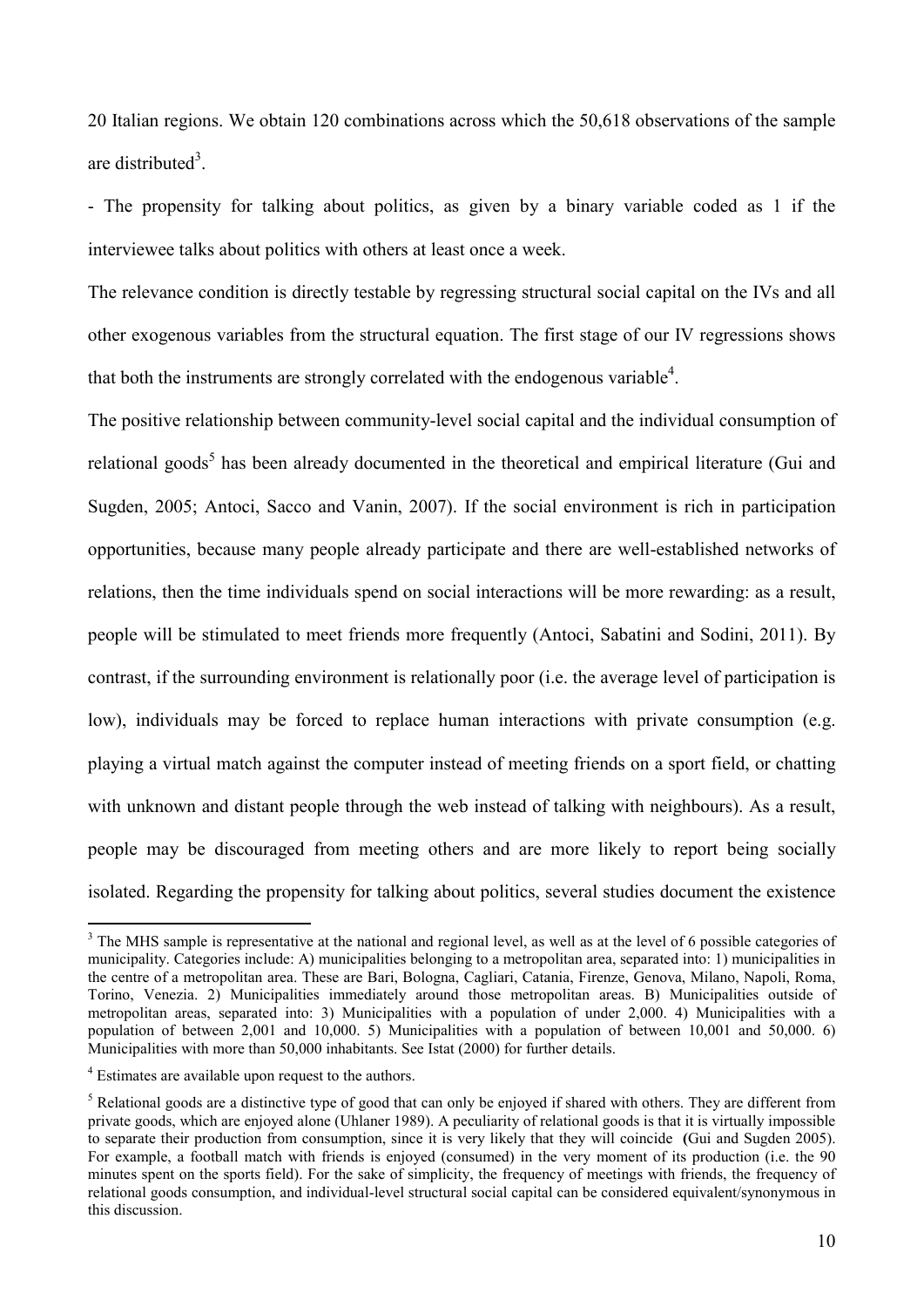of a significant and positive correlation between meeting with friends and interest in politics (Dekker & Uslaner, 2001; Völker & Flap, 2001; Mutz, 2002; Walsh, 2004). In particular, the workplace has been identified in the political science literature as a place for valuable cross-cutting political discussion (Mutz & Mondak, 2006). Engagement in political discourses may help workers to identify those colleagues with whom they share higher affinities. The will to continue the exchange of ideas even outside of the workplace may favour the consumption of relational goods such as having dinner together. Referring to the workplace, Mutz  $\&$  Mondak (2006) suggest that political discourses may produce social interactions as a by-product. More generally, individuals with a particular propensity for conversing about politics may be stimulated to create opportunities for meetings. Informal meetings with friends are probably the best context for talking about politics, since they rarely imply limitations of individuals' freedom of expression $6$ .

The orthogonality condition cannot be tested directly as it involves a relationship between the instruments and the error term of the structural equation. Hence, we rely on the following theoretical considerations and intuitions and we indirectly address the excludability condition through a number of over-identification tests we present in section 4.

As regards the community-level instrument, it must be stated that several studies report a positive correlation between community social capital and individual health (Kawachi et al., 1999; Islam et al., 2006). However, as properly reported by D'Hombres et al. (2010), these studies do not simultaneously include indicators of individual social capital in the health equation. "Thus, the effect of community level social capital can be due to its positive correlation with individual social capital" (D'Hombres et al., 2010, p. 62). Many authors show that the effect of community-level social capital becomes insignificant after controlling for measures of individual-level social capital

<u>.</u>

<sup>&</sup>lt;sup>6</sup> In other contexts, people may prefer to be prudent about sharing their own political views. As noted by Rosenberg  $(1954-55)$ , "The man engaged in commerce cannot afford to alienate either Democrats or Republicans; in this sense business is not merely apolitical but anti-political. Similarly an employer may be reluctant to alienate his workers, and a worker may be unwilling to jeopardize his job, in defence of his political principles. These factors may be extremely significant deterrents to the free expression of political ideas". (p. 353).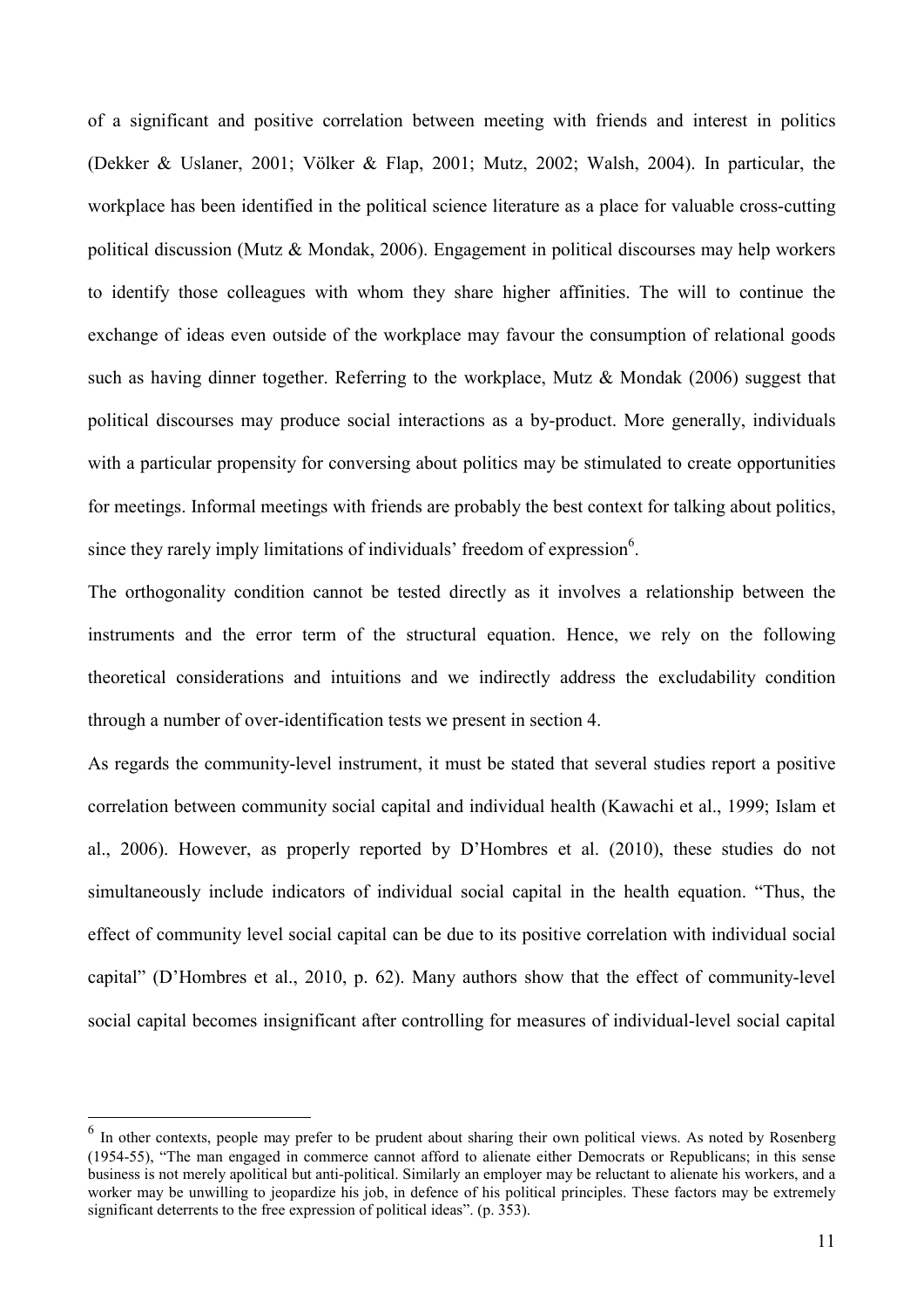(Subramanian et al.,  $2002$ ; Poortinga  $2006$ ), or other individual-level socio-demographic characteristics (Kennelly et al., 2003).

As for the propensity for talking about politics, it is worth noting that a number of studies have found a significant and positive association between health and forms of political participation such as active volunteer work for political parties (Yip et al., 2007) and voter turnout at elections (Blakely et al., 2001). However, the variable we use as an instrument does not refer to active engagement in political activities, which may, in turn, be endogenous in respect to health status. Rather, it reflects the interviewee's interest in public affairs. Some authors have argued that communities or states where citizens are more informed about public life should report better health outcomes because a strong political will that advocates for more egalitarian welfare policies, including public medical services, is important in maintaining and improving public health (Chung & Muntaner, 2006, p. 829). Muntaner et al. (2002) and Navarro et al. (2003) suggest that active political participation could sustain the dominance of pro-egalitarian political ideology which, when measured by the votes gained by left-wing parties in political elections, is found to be positively correlated with better population health. The public health spending possibly promoted by left-wing administrations has in fact been claimed to reduce the detrimental effect of inequalities on health (Navarro & Shi, 2001; Conley & Springer, 2002; Muntaner et al., 2002; Raphael & Bryant, 2003). These arguments are informative and suggestive, but cannot apply in the context of this paper: our

measure of the propensity for talking about politics does not capture the political ideology of respondents. Rather, it refers to the "relational" attitude of sharing one's own views with others. Generally speaking, it seems possible to argue that citizens' interest in politics could influence public (not individual) health only indirectly, by making public institutions work better. In the limited framework of our empirical analysis, we have no reason to hypothesize the existence of a direct link leading from the propensity for talking about politics to individual health. On the other hand, it must be noted that several studies empirically assessing the role of political participation in well-being do not find forms of political engagement to be correlated with self-reported health at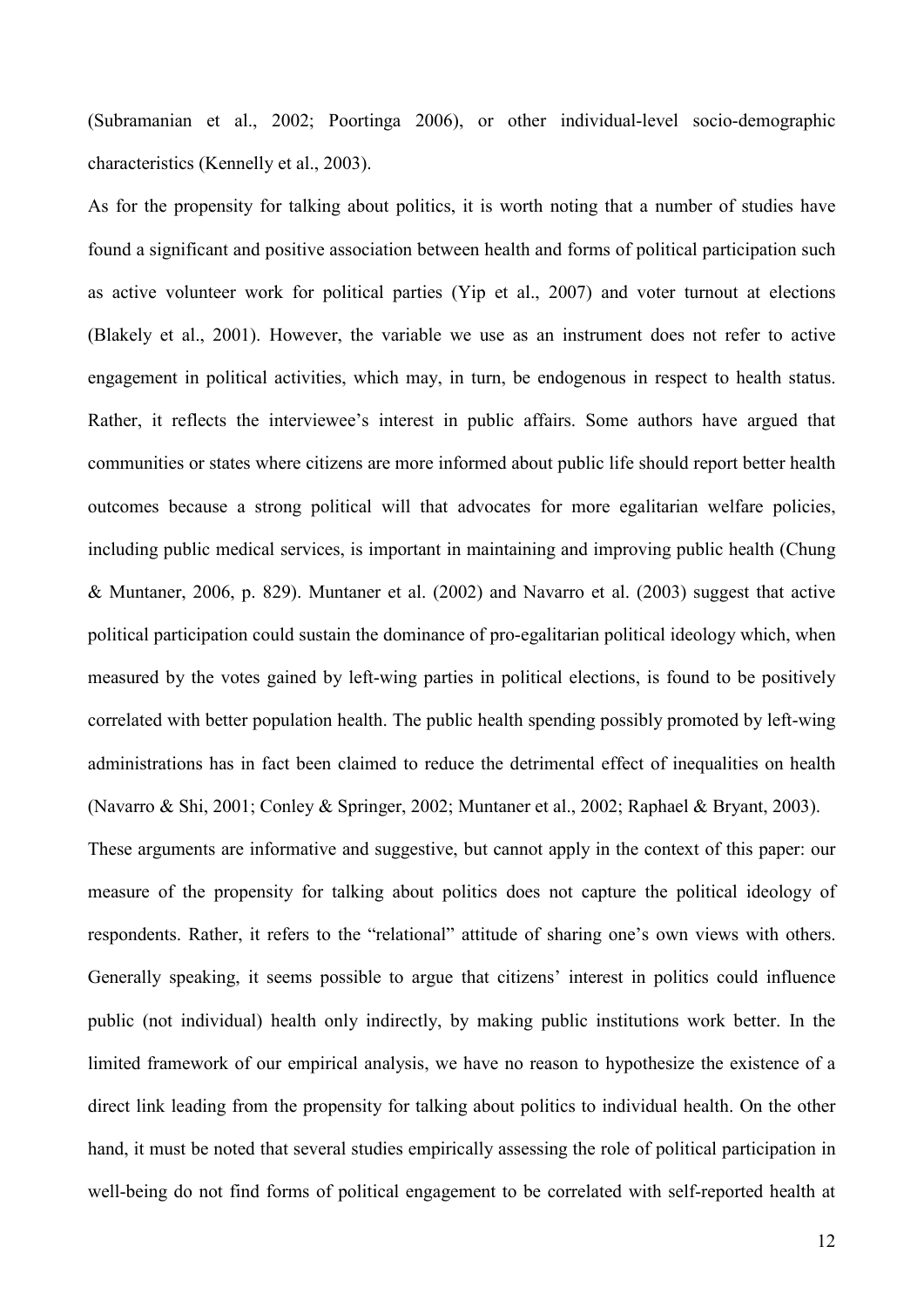the individual level (see for example Engström et al., 2008; Petrou & Kupek, 2008). In light of the arguments outlined above, it seems reasonable to argue that the propensity for talking about politics may influence health in our dataset only indirectly, by reason of its possible correlation with the propensity for meeting friends and acquaintances.

Since the endogenous variable is dichotomous, we estimate its effect on health in two stages. First, we regress the endogenous variable on the instruments (IV) and all the exogenous variables from the structural health equation. This first stage can be formally described by equation (3):

$$
Pr(SC_{it} = 1) = \Phi(\alpha - IV_{it}^{'} \gamma - \lambda Y_{it} - Z_{it}^{'} \delta - R_{it}^{'} \rho)
$$
\n(3)

We obtain the fitted values of  $S\hat{C}$ . In the second stage, we run a new estimation of the structural equation (2) where *SC* is replaced by the fitted values  $\hat{SC}$ :

$$
Pr(H_{ii} = 1) = \Phi(\alpha - S\hat{C}_{ii}\beta - \lambda Y_{ii} - Z_{ii} \delta - R_{ii} \rho)
$$
\n(4)

#### **4. Empirical results**

Table 2 presents estimates of the health equation (2). To compare relative magnitudes of the effects of the independent variables, we report their marginal effects. Column 1 reports the probit estimate and column 2 presents the linear estimation.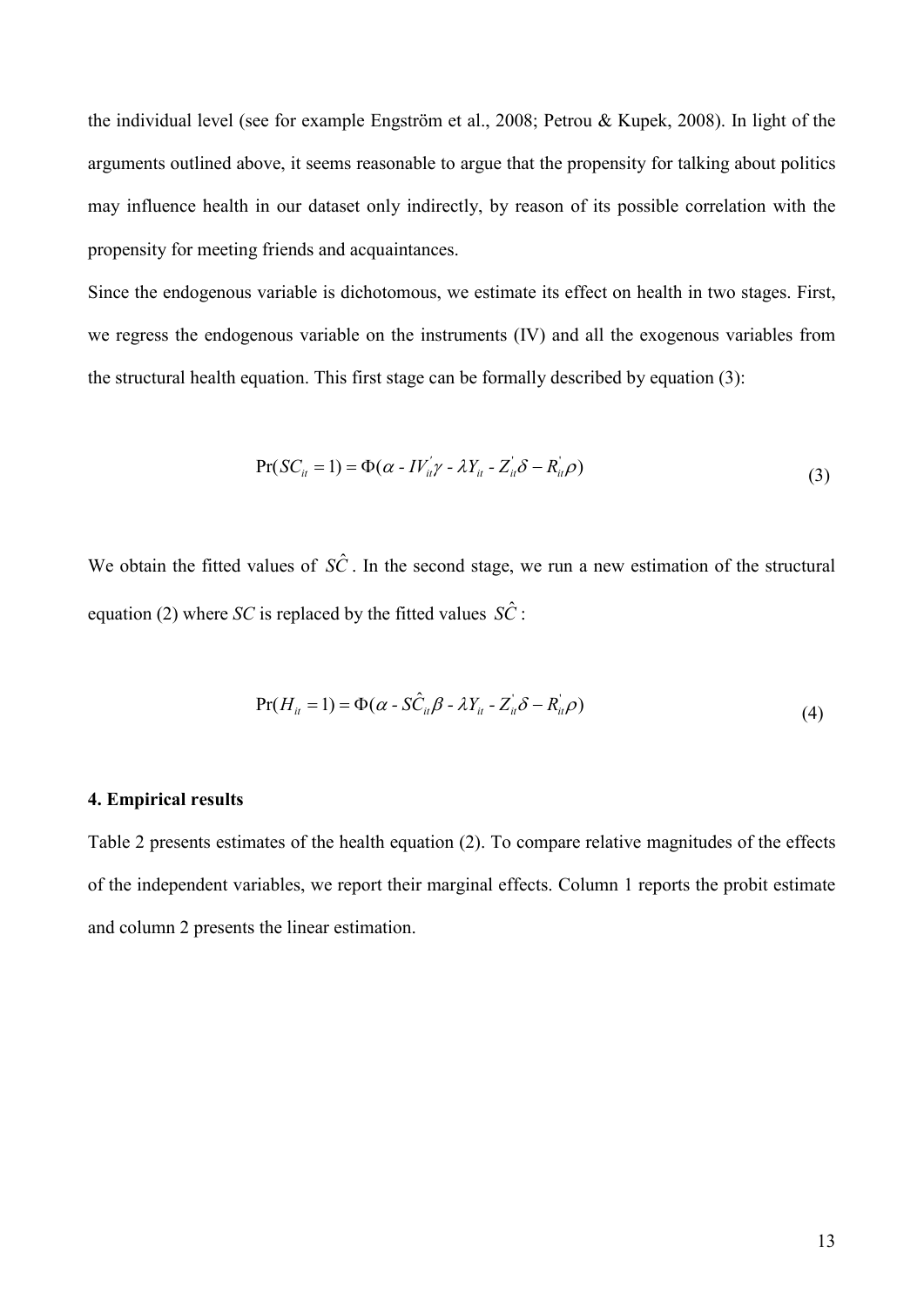| Table 2. Probit and least-squares estimates |             |                     |             |                            |  |
|---------------------------------------------|-------------|---------------------|-------------|----------------------------|--|
|                                             |             | T                   |             | $\prod$                    |  |
|                                             | Marg. Eff.  | Probit<br>Std. Err. | Marg. Eff.  | Least squares<br>Std. Err. |  |
| Meetings with friends                       | $0.044***$  | 0.005               | $0.041***$  | 0.005                      |  |
| Female                                      | $-0.003$    | 0.004               | $-0.004$    | 0.004                      |  |
| Married                                     | $0.058***$  | 0.005               | $0.059***$  | 0.005                      |  |
| Age21-30                                    | $-0.001$    | 0.012               | $-0.008$    | 0.009                      |  |
| Age31-40                                    | $-0.035**$  | 0.014               | $-0.031***$ | 0.011                      |  |
| Age41-50                                    | $-0.058***$ | 0.015               | $-0.053***$ | 0.011                      |  |
| Age51-65                                    | $-0.119***$ | 0.016               | $-0.106***$ | 0.010                      |  |
| Age > 65                                    | $-0.297***$ | 0.018               | $-0.292***$ | 0.014                      |  |
| Household size                              | $0.018***$  | 0.002               | $0.019***$  | 0.002                      |  |
| Children 0-5                                | $0.053***$  | 0.008               | $0.0273***$ | 0.005                      |  |
| Children 6-12                               | $0.010*$    | 0.006               | 0.001       | 0.004                      |  |
| Children 13-17                              | $0.038***$  | 0.006               | $0.024***$  | 0.004                      |  |
| Elementary                                  | $0.050***$  | 0.008               | $0.066***$  | 0.010                      |  |
| Junior high school                          | $0.088***$  | 0.010               | $0.113***$  | 0.011                      |  |
| High school (diploma)                       | $0.106***$  | 0.010               | $0.129***$  | 0.012                      |  |
| Bachelor's degree and beyond                | $0.121***$  | 0.011               | $0.152***$  | 0.014                      |  |
| Household income (ln)                       | $0.069***$  | 0.009               | $0.064***$  | 0.008                      |  |
| Self-employed                               | $0.022***$  | 0.007               | $0.020***$  | 0.006                      |  |
| Unemployed                                  | $-0.037***$ | 0.011               | $-0.031***$ | 0.009                      |  |
| Retired                                     | $-0.040***$ | 0.007               | $-0.044***$ | 0.007                      |  |
| Student                                     | $-0.008$    | 0.012               | $-0.007$    | 0.009                      |  |
| Newspaper reader                            | $0.022***$  | 0.005               | $0.021***$  | 0.005                      |  |
| Homeowner                                   | $-0.031***$ | 0.006               | $-0.029***$ | 0.005                      |  |
| Civil house                                 | 0.004       | 0.004               | 0.004       | 0.004                      |  |
| Micro-criminality                           | $-0.006$    | 0.013               | $-0.005$    | 0.011                      |  |
| Size of municipality                        |             |                     |             |                            |  |
| Metropolis                                  | $-0.014$    | 0.009               | $-0.012$    | 0.008                      |  |
| Neighbouring metropolis                     | $-0.018*$   | 0.011               | $-0.015*$   | 0.009                      |  |
| 2000-10000                                  | $-0.007$    | 0.008               | $-0.006$    | 0.007                      |  |
| 10000-50000                                 | $-0.016*$   | 0.008               | $-0.014*$   | 0.007                      |  |
| > 50000                                     | $-0.010$    | 0.009               | $-0.008$    | 0.008                      |  |
|                                             |             |                     |             |                            |  |
| Regional dummies                            | Yes         |                     |             | Yes                        |  |
| No. of observations                         | 46804       |                     |             | 46804                      |  |
| Pseudo R-squared                            | 0.13        |                     | 0.15        |                            |  |
| Log-likelihood                              | -24037.03   |                     |             |                            |  |

Note: The dependent variable *Self-perceived good health* is a binary variable (1 = good and very good, 0 otherwise).. See Appendix 2 Table 1B for a detailed description of regressors. Regional dummies are omitted for space reasons. Standard errors are corrected for heteroskedasticity. The symbols \*\*\*, \*\*, \* denote that the coefficient is statistically different from zero at 1, 5 and 10 percent.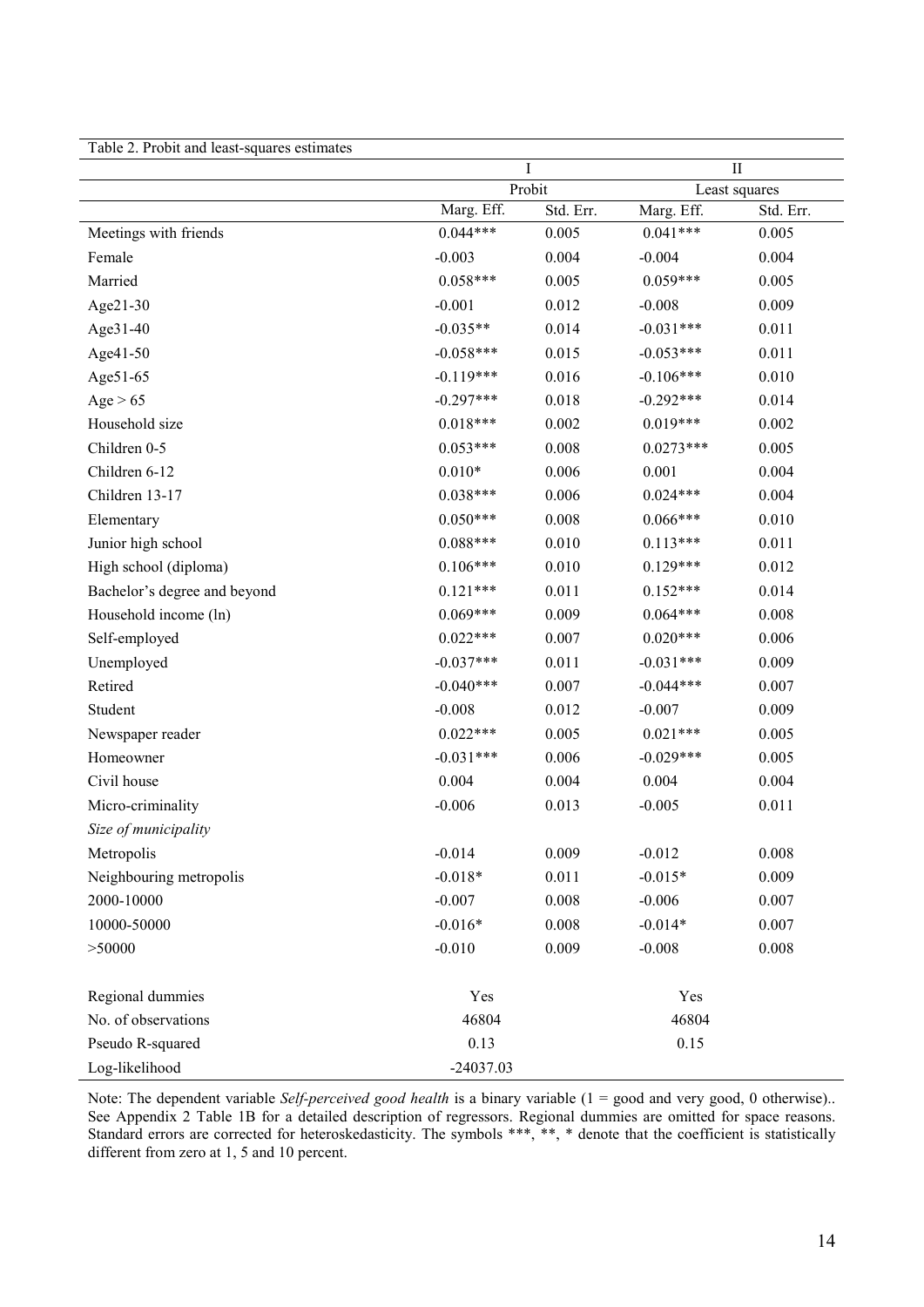Before discussing the impact of structural social capital, we briefly present the effect of individual and household variables on self-reported health. As the estimates resulting from probit and linear specifications are almost identical, we base the discussion below only on the results displayed in column 1 of Table 2.

The household characteristics are important predictors of health. Being married raises the probability of reporting good health by 5.8%. People with children aged between 0 and 5 present a 5.3% higher likelihood of reporting good health. This finding supports the hypotheses on the "relational" incentives towards healthy behaviour: as noted by Folland, "responsibility to others requires at a minimum that one stay alive and healthy" (2007, 2345) and can discourage potentially self-damaging behaviours such as excessive drinking and smoking. As expected, the imputed household income is significantly and positively correlated with good health.

Regarding individual characteristics, we find that women and men do not show statistically significant difference in good health, while in other countries women turn out lower levels of perceived good health (D'Hombres et al. 2010). Education is a relevant predictor of health. Having a high-school leaving certificate increases the probability of perceived good health by about 10.6%. This probability rises to 12% in individuals with an undergraduate or graduate degree. A new and interesting result regards the habit of reading newspapers every day, which is significantly and positively correlated with good health. As expected and found in other countries (D'Hombres et al. 2010; Ronconi et al. 2010), age is negatively correlated with good health.

Work status is found to be another important explanatory variable. Being unemployed increases the individuals' probability of rating their own health as poor by about 4%. By contrast, self-employed workers exhibit a 2.2 points higher probability of reporting good health. Research into the relationship between unemployment and well-being generally agree that people in secure employment recover more quickly from illness (Bartley, 1994; Dorling, 2009). In contrast, unemployment increases the chance of being ill, especially for those who had never worked or had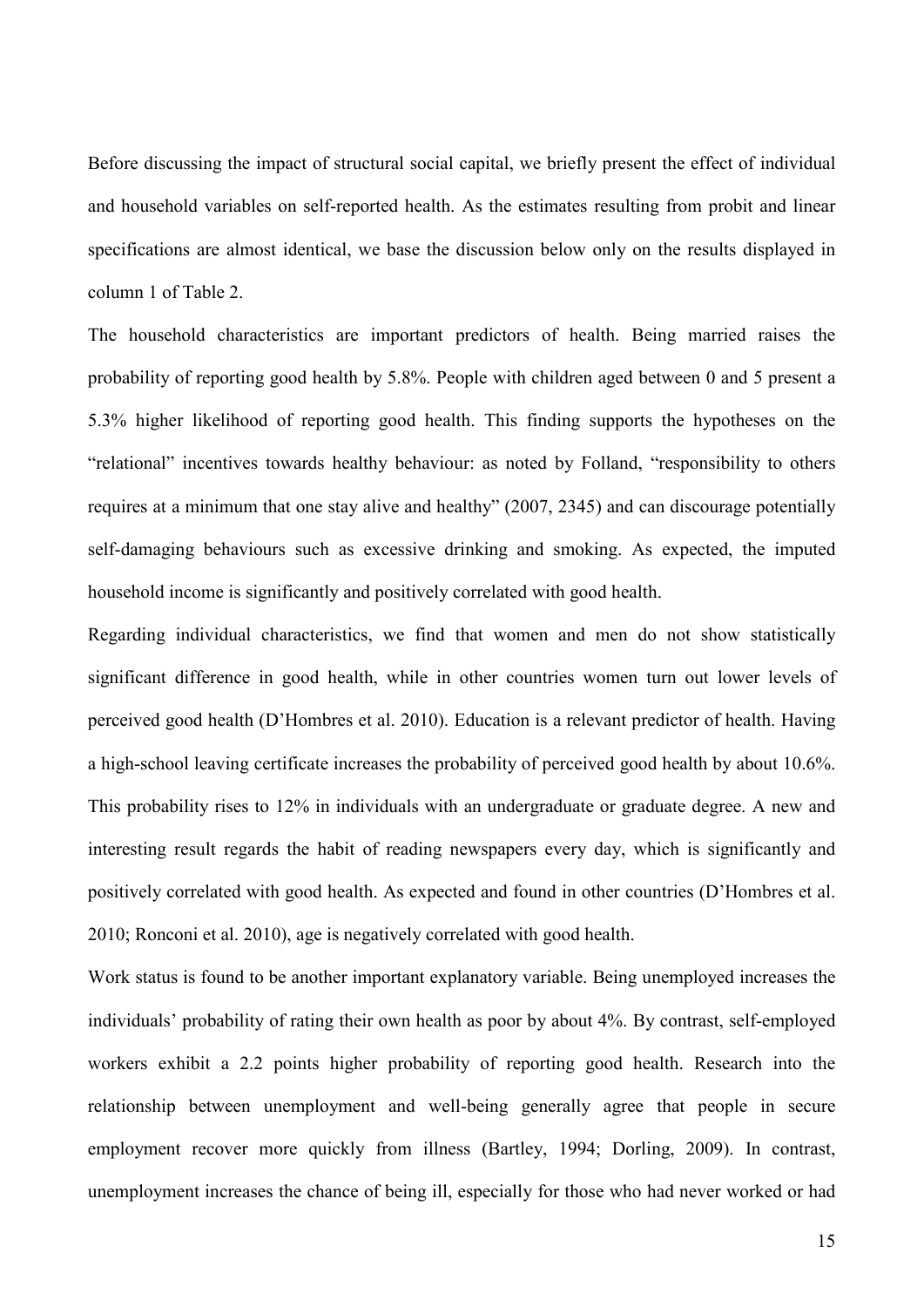had poorly paid jobs (Gerdtham & Johannesson, 2003; Bartley et al., 2004). Unemployment increases rates of depression, particularly in the young (Branthwaite & Garcia, 1985; Artazcoz et al., 2004) and causes unhappiness (Clarke & Oswald, 1994), which has, in turn, been linked to poor health (Danner et al., 2001; Bjørnskov, 2008; Veenhoven, 2008).

Overall, results from our estimates show the existence of health disparities based on socio-economic status in Italy, as already claimed by two previous studies (Atella et al. 2004; Masseria & Giannoni, 2010). Even though the Italian NHS is in principle designed to provide universal coverage for all citizens at the point of use, poorer and less educated individuals are more likely to report poor health conditions. The risk is even worse for unemployed and retired workers. The significance of regional dummies also reveals the existence of relevant territorial health disparities. This result may reflect the influence of a number of local factors and suggests the need for a regional analysis of the socio-economic determinants of health, which should draw attention to the role of public policies. The Italian healthcare system is in fact going through a major transition, affecting policy decisions, financing methods and service provision. These changes are taking place within the larger context of the so-called "devolution", a process of decentralization, which has afforded regions greater autonomy in the definition of health policies, including the responsibility of financing healthcare through regional taxes and of allowing for-profit providers to replace the NHS in the provision of a growing number of healthcare services. Some authors have pointed outunderlined how this decentralization process implies a substantial risk of exacerbating the incidence of health inequalities (De Vries, 2000; Walker, 2002; Mosca, 2006).

In line with our hypothesis, structural social capital is found to be strongly and positively associated with perceived health. Individuals who meet friends at least twice a week are 4.4% more likely to report good health. However, because of the statistical problems we discussed in the previous section, we must be careful in interpreting this correlation as causal. In order to shed more light on the causal relationship connecting structural social capital to perceived health, we now turn to instrumental variables estimates. Results are reported in Table 3. The upper part of the Table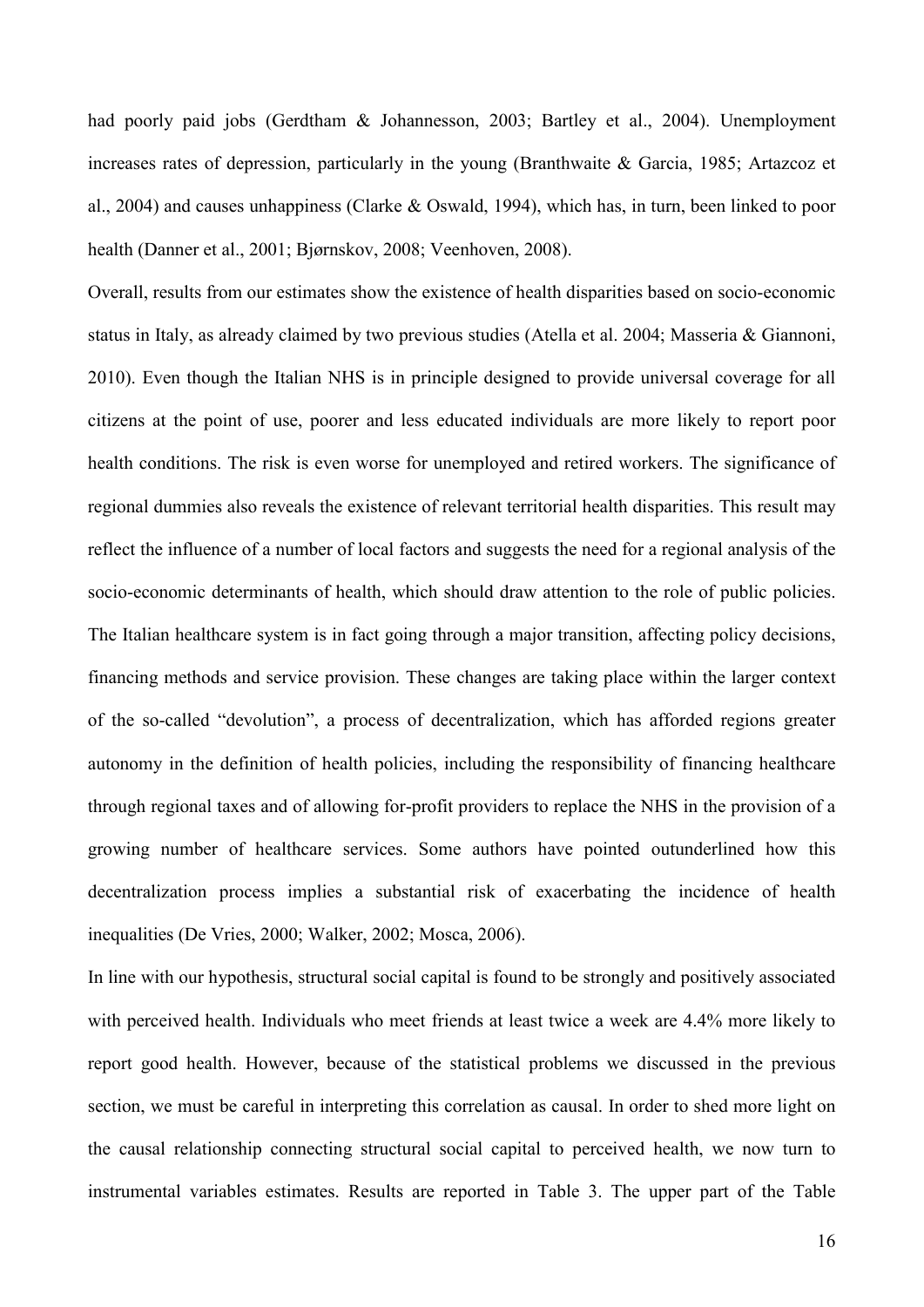presents the marginal effect of structural social capital on self-rated health. The lower part of the table reports diagnostic tests of the validity of our instrumental variable estimators. Column 1 refers to two stages probit estimates. As robustness checks, in columns 2 and 3 we report results of IV probit and two-stage least-squares estimates. As for the orthogonality condition, in column 2 the Amemiya-Lee-Newey test of over-identifying restrictions does not lead us to reject the orthogonality of our instruments with respect to the disturbance term of the health equation with a  $p$ -value of 0.17. The Hansen test of over-identifying restrictions in column 3 does not lead us to reject the null hypothesis that the excluded instruments are valid instruments, i.e., uncorrelated with the error term, and that they are correctly excluded from the estimated equation, with a p-value  $\approx$ 0.19. Regarding the relevance condition, its satisfaction is first testified by the significance and sign of the instrumental variables' coefficients in the first stage of the estimates (see Table 2 all columns). In column 3 we also report results of the Anderson-Rubin Wald test, which in all cases leads us to reject the null of the weakness of the set of instruments with a  $p$ -value lower than 0.00. Taken together with the non-rejection of the tests of over-identification and the theoretical considerations mentioned in the previous section, this suggests that our set of instruments is reasonable.

IV estimates in column 1 show a very slight increase in the marginal effect of structural social capital. Individuals who meet friends at least twice a week have an approximately 9% higher likelihood of reporting good health. Since the estimates now account for the endogeneity problems described in section 3, we are more confident that this positive association can be interpreted as the result of a causal effect of structural social capital on health.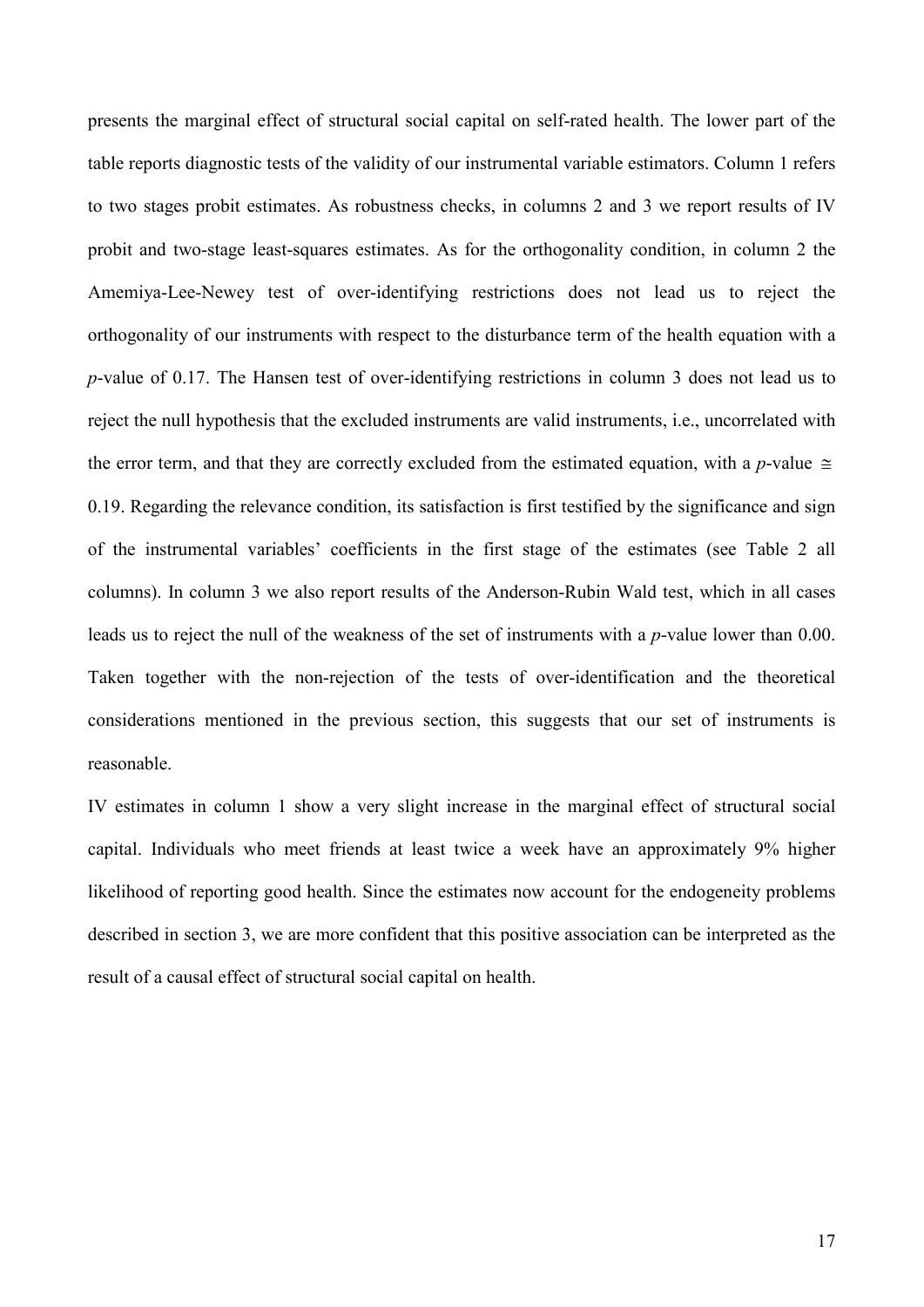| Table 3. IV estimates                                             |                  |            |                            |
|-------------------------------------------------------------------|------------------|------------|----------------------------|
|                                                                   |                  | П          | Ш                          |
|                                                                   | two stage probit | IV probit  | Two stage<br>least-squares |
| Meetings with friends                                             | $0.090***$       | $0.315***$ | $0.284***$                 |
|                                                                   | (0.022)          | (0.076)    | (0.068)                    |
| Joint significance of Instruments (p-value)                       | 0.00             | 0.00       | 0.00                       |
| Anderson-Rubin test joint-significance<br>Coefficient F (p-value) |                  |            | 10.23(0.00)                |
| Test of overidentifying Hansen J statistic (p-value)              |                  |            | 0.189                      |
| Test of overidentifying Amemiya-Lee-Newey (p-value)               |                  | 0.170      |                            |

Note: The dependent variable *Self-perceived good health* is a binary variable (1 = good and very good, 0 otherwise). The full set of exogenous variables is described in Table 2. Instruments for meetings with friends are *wealth of ties of* the local community and propensity for talking about politics. Standard errors are corrected for heteroskedasticity. The symbols \*\*\*, \*\*, \* denote that the coefficient is statistically different from zero at 1, 5 and 10 percent.

# **5. Conclusions**

In this paper we have investigated the impact of structural social capital on individual self-reported health in Italy. To the best of our knowledge this is the first assessment of the relationship between a dimension of social capital and a health outcome in a Mediterranean country. Results of the empirical analysis support the hypothesis that structural social capital improves the health conditions of individuals. In section 2 we have suggested four mechanisms of transmission of this beneficial effect.

An evaluation of the policy implications of this study first requires a discussion of the possible determinants of social capital. The first stage of our instrumental variables estimates shows that, in our dataset, the main predictors of structural social capital are education (which exhibits a significant and positive correlation with relational goods consumption) and household income (negative correlation). This negative correlation may be explained as a result of the substitution of time spent on "relational" activities (such as meeting friends) with time devoted to work and material consumption, which has been claimed to be a major factor in the erosion of social capital in the context of a growing economy (Hirsch, 1976; Antoci, Sacco & Vanin, 2005; Gui & Sugden, 2005; Bartolini & Bonatti, 2008; Antoci, Sabatini & Sodini, 2011).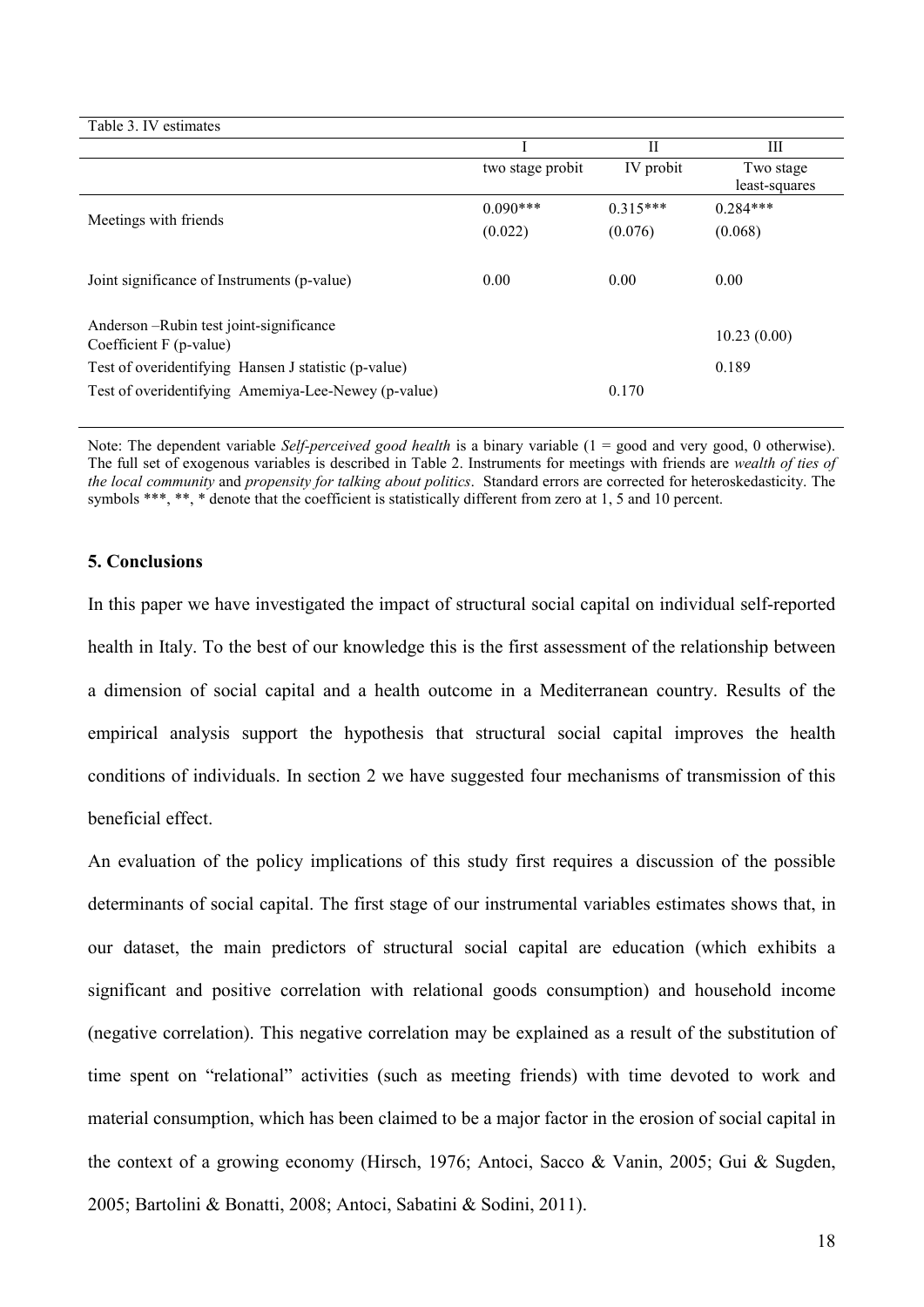More generally, the literature has suggested that the main objectives that policy makers should pursue in order to improve social cohesion and to foster the accumulation of social capital are the reduction of inequalities and the accumulation of human capital. In a seminal epidemiological study on the United States based on the 1990 section of the General Social Survey (GSS), Kawachi et al. (1997) find support for the thesis that income inequality leads to increased mortality through disinvestment in social capital. Uslaner  $\&$  Brown (2005) argue that inequalities play a major role in determining cognitive and structural social capital. Drawing on American state-level data for the 1970s, 1980s, and 1990s, the authors present evidence that income inequality is the strongest determinant of trust and that trust has a major effect on the consumption of relational goods such as meeting with friends. Several other authors find social trust to be a major determinant of structural social capital (Brehm & Rahn, 1997; Claibourn & Martin, 2000; Igarashi et al., 2008). Alesina & La Ferrara  $(2002)$  use GSS data for the period 1974-1994 to show that, among the main factors associated with low trust, are: i) belonging to a group that historically felt discriminated against, such as a minority group; (ii) being economically unsuccessful in terms of income and education; (iii) living in a community with a high degree of income disparity. According to the political science literature, the state can help build trust and foster social participation in a number of ways. Levi (1998) argues that the "trustworthiness of the state influences its capacity to generate interpersonal trust" (p. 87). The more people experience compliance (Brehm & Rahn, 1997; Levi, l998; Offe, 1999) or the trustworthiness of public institutions (Rothstein, 2001a; 2001b; Uslaner, 2002), the more they are likely to have confidence in others. According to the political science literature, welfare state institutions play a particularly significant role in the interplay between the reduction of inequalities and the accumulation of social capital (Uslaner, 2002; 2008; Kumlin & Rothstein, 2005; Rothstein & Stolle, 2008). Several authors have shown that countries with high levels of trust and participation are more likely to have universalistic welfare programs (Rothstein, 2002; De Hart & Dekker, 2003; Stolle, 2003; Torpe, 2003; Rothstein & Kumlin, 2005; Van Oorschot, 2005; Uslaner, 2008). It must be stated that many studies in the field of public health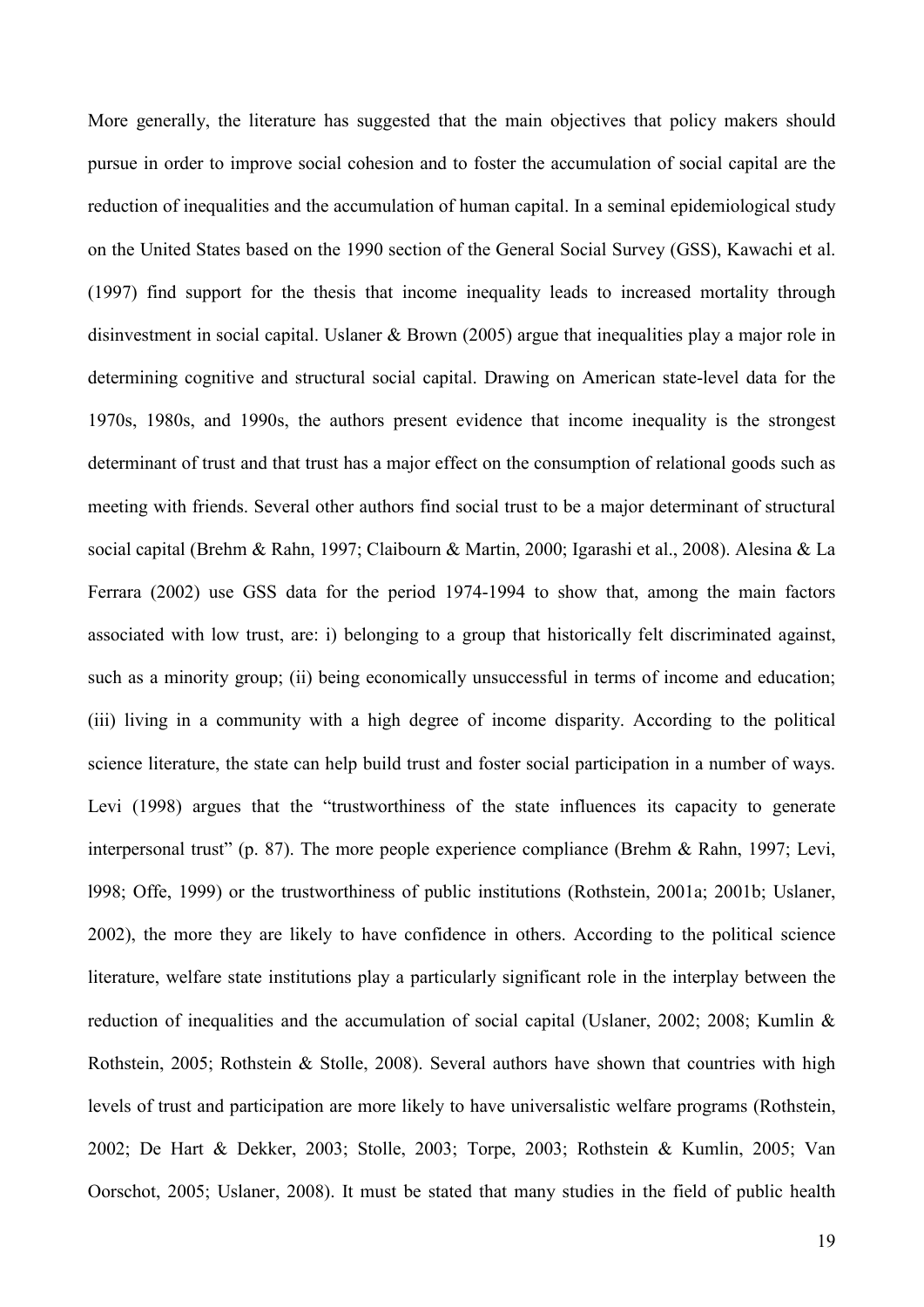have found that welfare state variables (e.g. public spending for healthcare services) can be important factors of health outcomes (David & Collins, 1997; Macinko et al., 2004; Muntaner et al., 2002; Navarro & Shi, 2001; Raphael & Bryant, 2003; Conley & Springer, 2005; Chung & Muntaner, 2005). In addition to this "direct" effect, welfare programs may also have, ceteris paribus, the potential to improve health indirectly, by fostering the accumulation of social capital through the reduction of inequalities. Of course, these are just speculative arguments which cannot be supported by our data. Moreover, it must be noted that the expansion of welfare programs may bring about other side effects with uncertain consequences on health. Another important result of the analysis is the existence of health disparities based on socio-economic status. People with a low level of education and unemployed workers are exposed to a particularly high risk of reporting poor health condition. Since, in Italy, healthcare services are in principle equally accessible by all citizens, these inequalities may be related both to people's ability to acquire suitable health information – which basically depends on the individual endowments of human capital – and to being able to find the right contacts in the right places, which in turn is influenced by the extension of one's social network or, in other words, by the individual endowments of social capital. In general, our study suggests the need for further research on the sources of social capital and on

the causes of disparities in access to health information and healthcare services.

#### **Bibliography**

Alesina, A., La Ferrara, E. (2002). Who trusts others? *Journal of Public Economics* 85 (2), 207-234. Antoci, A., Sabatini, F. & Sodini, M. (2011). The Solaria Syndrome: Social Capital in a Hypertechnological Growing Economy. Journal of Economic Behavior & Organization, in press.

Antoci A., Sacco, P. L. & Vanin, P. 2005. On the Possibile Conflict between Economic Growth and Social Development. In Gui B., Sugden R. (eds), Economics and Social Interaction: Accounting for Interpersonal Relations. Cambridge: Cambridge University Press.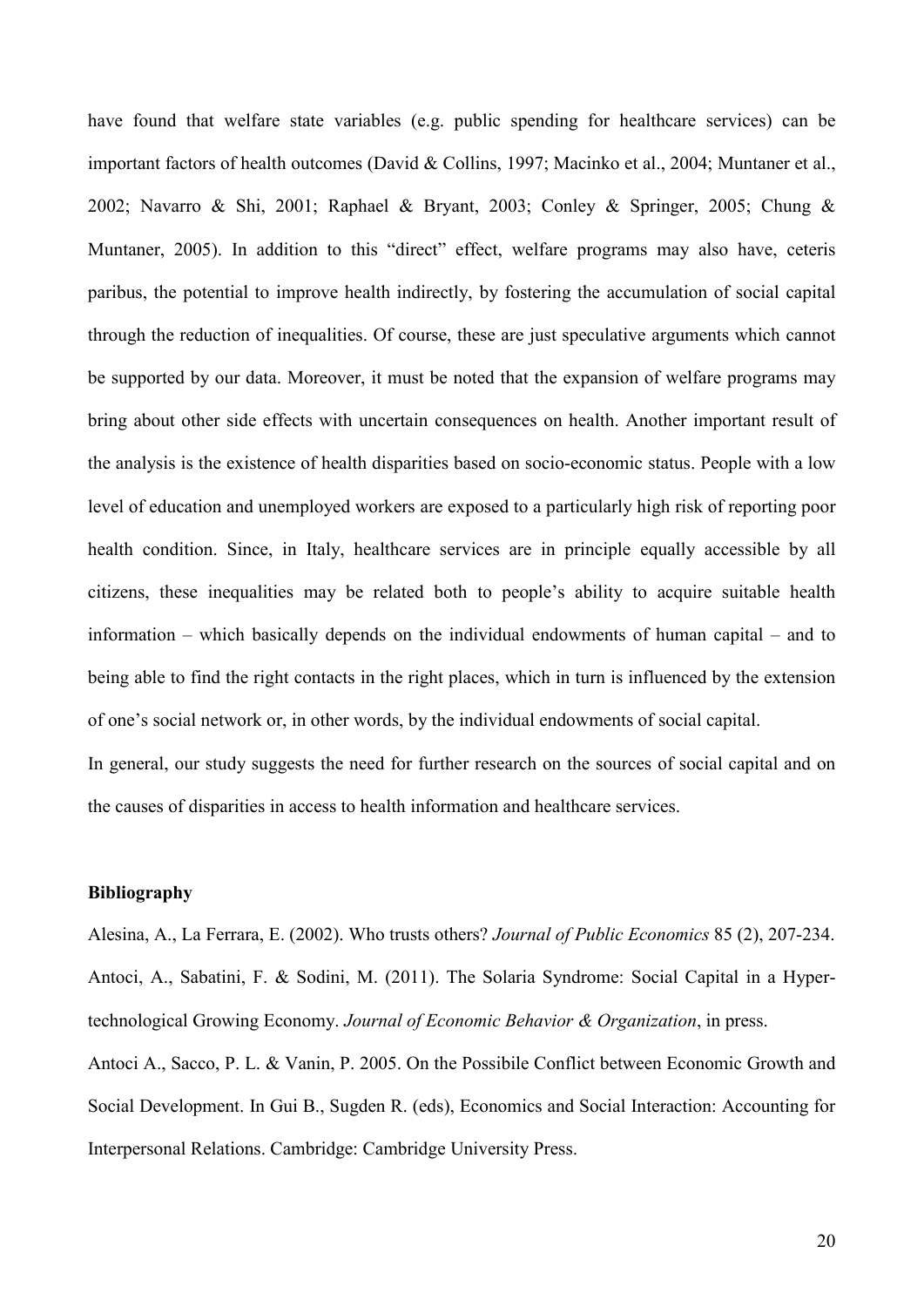Antoci, A., Sacco, P. L. and Vanin, P., 2007. Social Capital Accumulation and the Evolution of Social Participation. *Journal of Socio-Economics* 36 (1), 128-143.

Artazcoz, L., Benach, j., Borrell, C., Cortès, I. (2004). Unemployment and Mental Health: Understanding the Interactions Among Gender, Family Roles, and Social Class. American Journal *of Public Health* 94 (1), 82-88.

Atella, V., Brindisi, F., Deb, P. & Rosati, F. C. (2004). Determinants of access to physician services in Italy: a latent class seemingly unrelated probit approach. *Health Economics*, 13, 657–668.

Barron, J. S., Tan, E. J., Yu, Q., Song, M., McGill, S., Fried, L. P. (2009). Potential for Intensive Volunteering to Promote the Health of Older Adults in Fair Health. *Journal of Urban Health*: *Bulletin of the New York Academy of Medicine 86 (4), 641-653.* 

Bartolini, S. & Bonatti, L. (2008). Endogenous growth, decline in social capital and expansion of market activities. Journal of Economic Behavior and Organization, 67 (3), p.917-926.

Bartley, M. (1994). Unemployment and ill health: understanding the relationship. *Journal of* Epidemiology & Community Health 48, 333-337.

Bartley M, Sacker A, Clarke P (2004) Employment status, employment conditions, and limiting illness: prospective evidence from the British household panel survey 1991–2001. *Journal of* Epidemiology & Community Health 58, 501-506.

Baum, C., Schaffer, M. E., Stillman, S. (2007). IVREG28: Stata module for extended instrumental variables/2SLS and GMM estimation (v8). Statistical Software Components S4254011, Boston College Department of Economics, revised 30 Jan 2011.

Bjørnskov, C. (2008). Healthy and happy in Europe? On the association between happiness and life expectancy over time. *Social Science & Medicine* 66, 1750-1759.

Blakely, T. A., Kennedy, B. P. & Kawachi, I. (2001). Socioeconomic inequality in voting participation and self-rated health. *American Journal of Public Health* 91 (1), 99-104.

Borgonovi, F. (2008). Doing well by doing good. The relationship between formal volunteering and self-reported health and happiness. *Social Science and Medicine* 66, 2321-2334.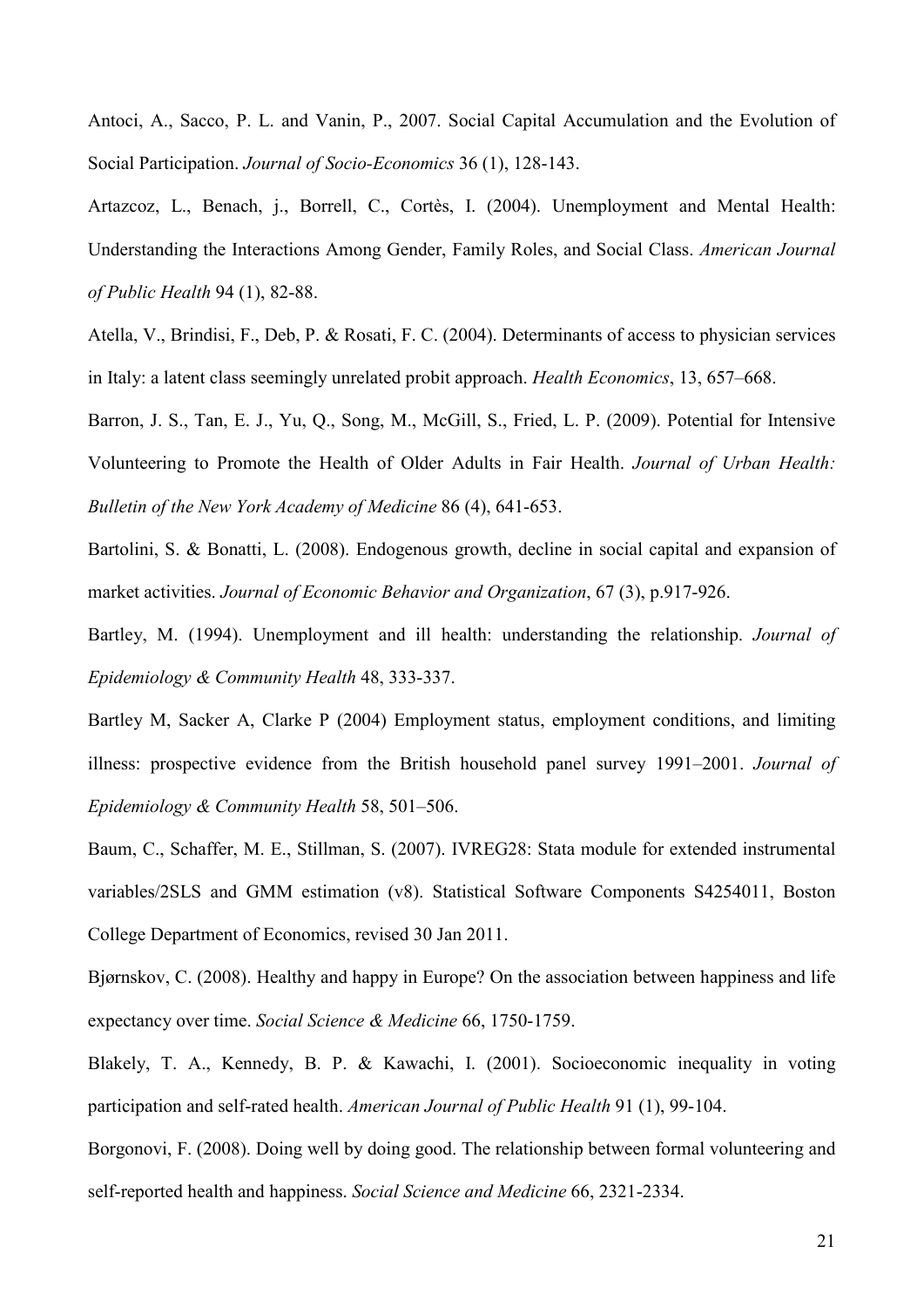Branthwaite A, Garcia S. (1985). Depression in the young unemployed and those on youth opportunities schemes. *British Journal of Medical Psychology* 58, 67-74.

Brehm, J. and W. Rahn, Individual Level Evidence for the Causes and Consequences of Social Capital. American Journal of Political Science, 41 (1997), 888-1023.

Brennan, L. K., Baker, E. A., Haire-Joshu, D., & Brownson, R. C. (2003). Linking perceptions of the community to behavior: Are protective social factors associated with physical activity. *Health Education & Behavior*, 30(6), 740–755.

Brown, T. T., Scheffler, R. M., Seo, S., Reed, M. (2006). The empirical relationship between community social capital and the demand for cigarettes. *Health Economics* 15, 1159–1172.

Carlson P. (1998). Self-perceived health in East and West Europe: another European health divide, *--+-1*, 46, 1355–1366.

Chung, H., Muntaner, C. (2006). Political and welfare state determinants of infant and child health indicators: An analysis of wealthy countries. *Social Science & Medicine* 63, 829–842.

Claibourn, M., Martin, P.S. (2000). Trusting and joining? An empirical test of the reciprocal nature of social capital. *Political Behavior* 22, 267–291.

Clark, E., Oswald, A. J. (1994). Unhappiness and Unemployment. *The Economic Journal* 104  $(424)$ , 648-659.

Conley, D. W., & Springer, K. W. (2001). Welfare state and infant mortality. American Journal of Sociology, 107(3), 768–807.

D'Hombres R., Rocco L., Shurcke M., Mckee M., (2010). Does social capital determine health? Evidence from eight transition countries. *Health Economics* 19, 56-74.

Danner, D., Snowdown, D. E., Friesen, W. V. (2001). Positive Emotions in Early Life and Longevity: Findings from the Nun Study. *Journal of Personality and Social Psychology 80 (5)*, 804-813.

David, R. J., & Collins, J. W. (1997). Differing birth weight among infants of US-born blacks, African-born blacks, and US-born whites. *New England Journal of Medicine*, 337(17), 1209–1214.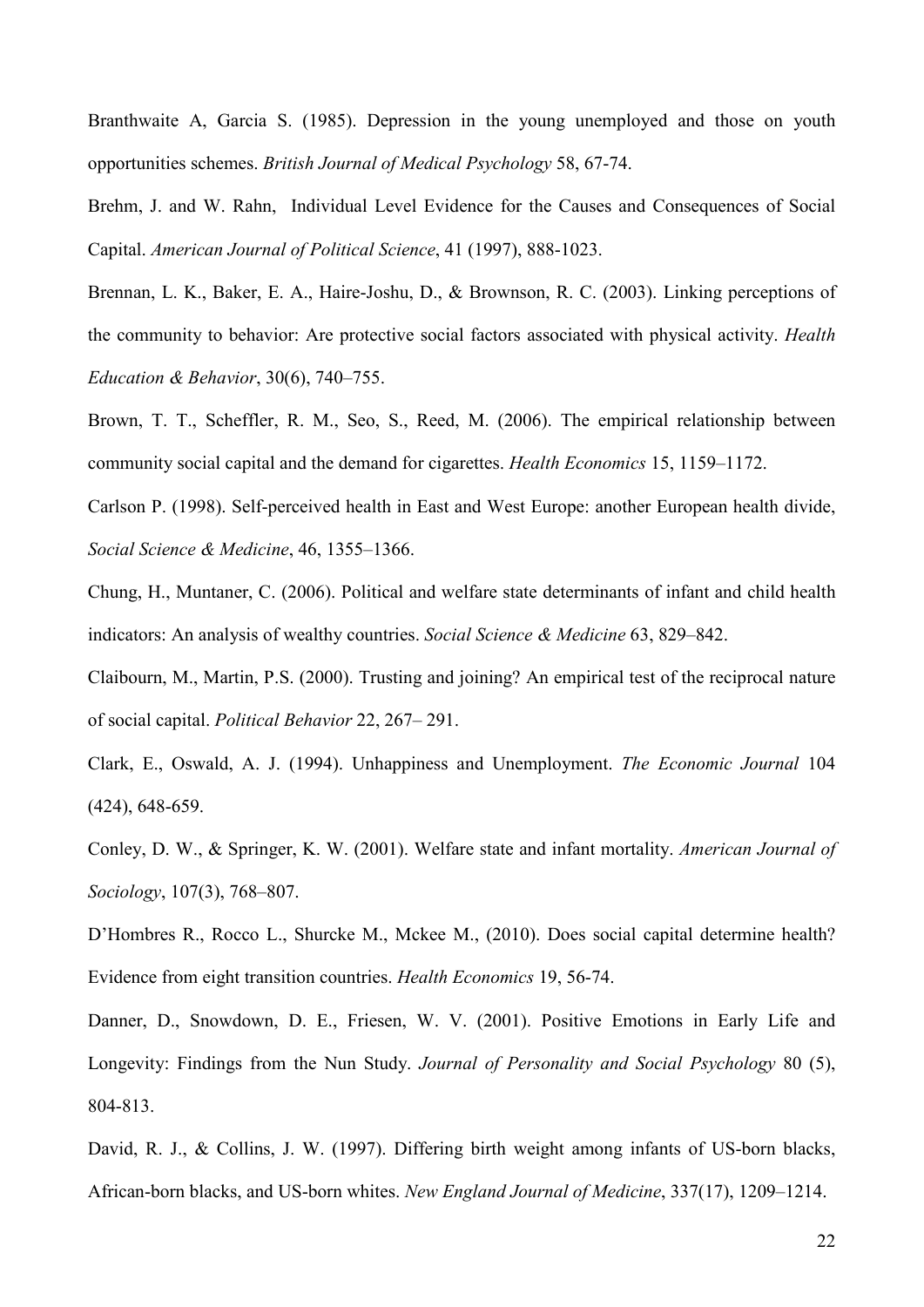De Hart J., Dekker, P. (2003). Civic Engagement and Volunteering in the Netherlands. A "Putnamian" Analysis. In Van Deth, J., Maraffi, M., Newton, K., Whitely, P. F. (Eds). *Social* Capital and European Democracy. London and New York: Routledge.

De Silva, M. J., Huttly, S. R., Harpham, T. & Kenward, M. G. (2007). Social capital and mental health: A comparative analysis of four low income countries. *Social Science & Medicine*, 64, 5–20.

De Vries, M. (2000). The rise and fall of decentralization: a comparative analysis of arguments and practices in European countries. *European Journal of Political Research* 38, 193–224.

Dorling, D. (2009). Unemployment and health. *British Medical Journal*, doi: 10.1136/bmj.b829.

Engström, K., Mattson, F., Järleborg, A. & Hallqvist, J. (2008). Contextual social capital as a risk factor for poor self-rated health: A multilevel analysis. *Social Science & Medicine* 66, 2268-2280.

Fiorillo D. (2008). Le determinanti del capitale sociale in Italia. Rivista Italiana degli Economisti, 13, 81-135.

Folland S., (2007). Does 'Community Social Capital' contribute to population health? *Social -+-1*, 64, 2342–2354.

Folland, S. (2008). An economic model of social capital and health. *Health Economics, Policy and Law* 3 (4), 333-348.

French, M. T., Popovici, I. (2011). That instrument is lousy! In search of agreement when using instrumental variables estimation in substance use research. *Health Economics* 20, 127–146.

Gerdtham, U.-G., Johannesson, M. (2003). A note on the effect of unemployment on mortality. *Journal of Health Economics* 22 (3), 505-518.

Giles-Corti, B., & Donovan, R. J. (2003). Relative influences of individual, social environmental, and physical environmental correlates of walking. American Journal of Public Health, 93(9), 1583– 1589.

Giordano G. N. & Lindstrom M., (2010). The impact of changes in different aspects of social capital and material conditions on self-rated health over time: a longitudinal cohort studies. *Social Science & Medicine*, 70, 700-710.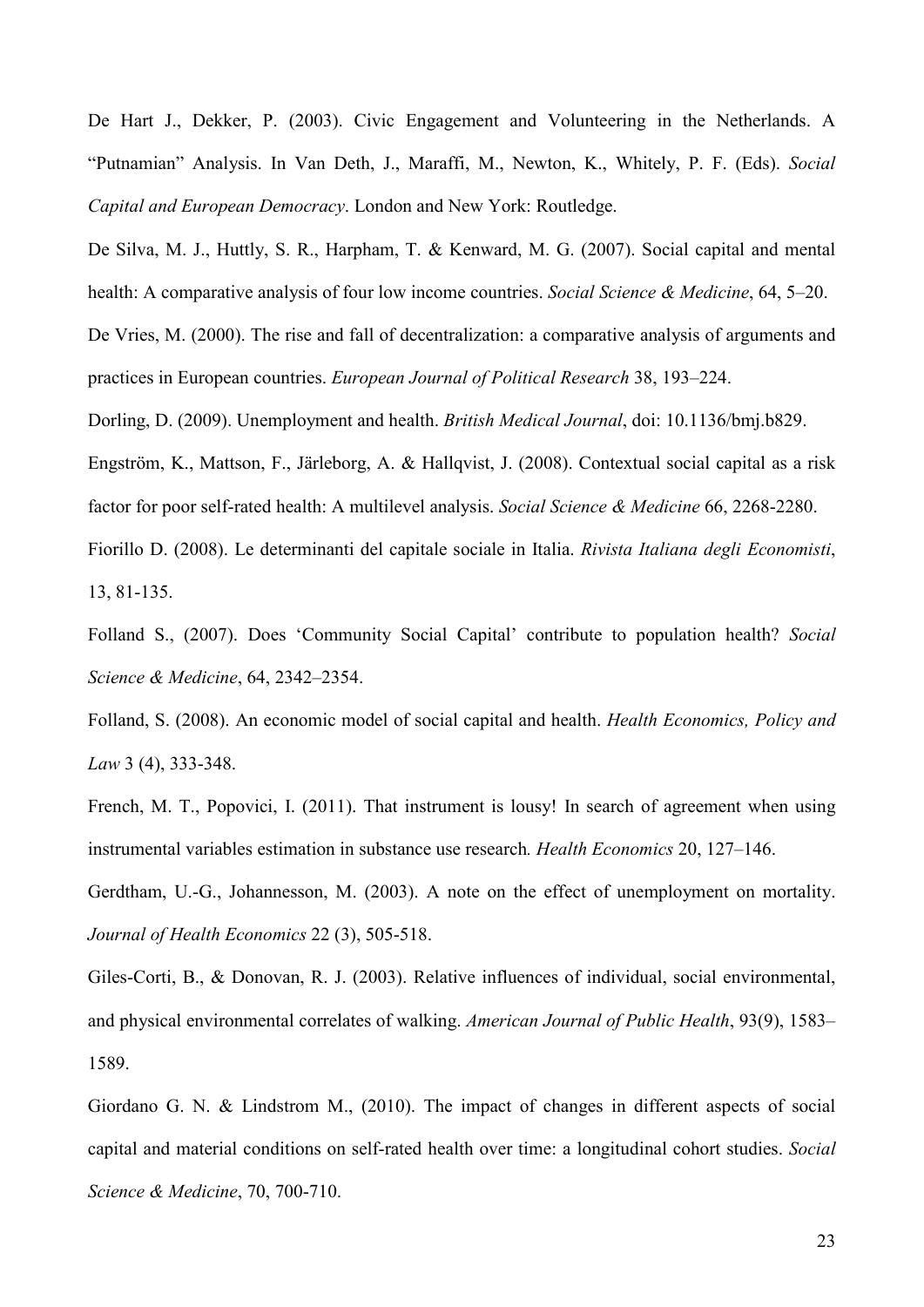Gittel, R. & Vidal, A. (1998). *Community Organizing: Building Social Capital as a Development Strategy*. Newbury Park, California: Sage Publications.

Gui, B., Sugden, R., 2005. *Economics and Social Interaction*. Cambridge University Press, Cambridge.

Haski-Leventhal, D. (2009). Elderly Volunteering and Well-Being: A Cross-European Comparison Based on SHARE Data. *Voluntas: International Journal of Voluntary and Nonprofit Organizations* 20, 388–404.

Haughton McNeill, L., Kreuter, M. W. & Subramanian, S. V. (2006). Social Environment and Physical activity: A review of concepts and evidence. *Social Science & Medicine*, 63, 1011–1022. Hirsch, F. (1976). *Social Limits to Growth*. Cambridge, MA: Harvard University Press.

Huston, S. L., Evenson, K. R., Bors, P. & Gizlice, Z. (2003). Neighborhood environment, access to places for activity, and leisure-time physical activity in a diverse North Carolina population. *--'-!- -(*, 18(1), 58–69.

Igarashi, T., Kashima, Y., Kashima, E.S., Farsides, T., Kim, U., Strack, F., Werth, L., Yuki, M. (2008). Culture, trust, and social networks. Asian Journal of Social Psychology 11, 88-101.

Islam, K., Merlo, J., Kawachi, I., Lindstrom, M., Burstrom, K., Gerdtham, U. (2006). Does it really matter where you live? A panel data multilevel analysis of Swedish municipality level social capital on individual health-related quality of life. *Health Economics Policy and Law* 13, 209–235.

Kadane J . B. (1978). Some Statistical Problems in Merging Data Files 1978 Compendium of Tax Research Office of Tax Analysis, Dept. of the Treasury Washington D.C.: U.S. Government Printing Office, 159-171.

Kawachi, I., Kennedy, B. P., Glass, R., (1999). Social capital and self-rated health: a contextual analysis. American Journal of Public Health, 89, 1187–1193.

Kawachi, I., Kennedy, B. P., Lochner, K., Prothrow-Stith, D. (1997). Social capital, income inequality, and mortality. American Journal of Public Health 87 (9), 1491-1498.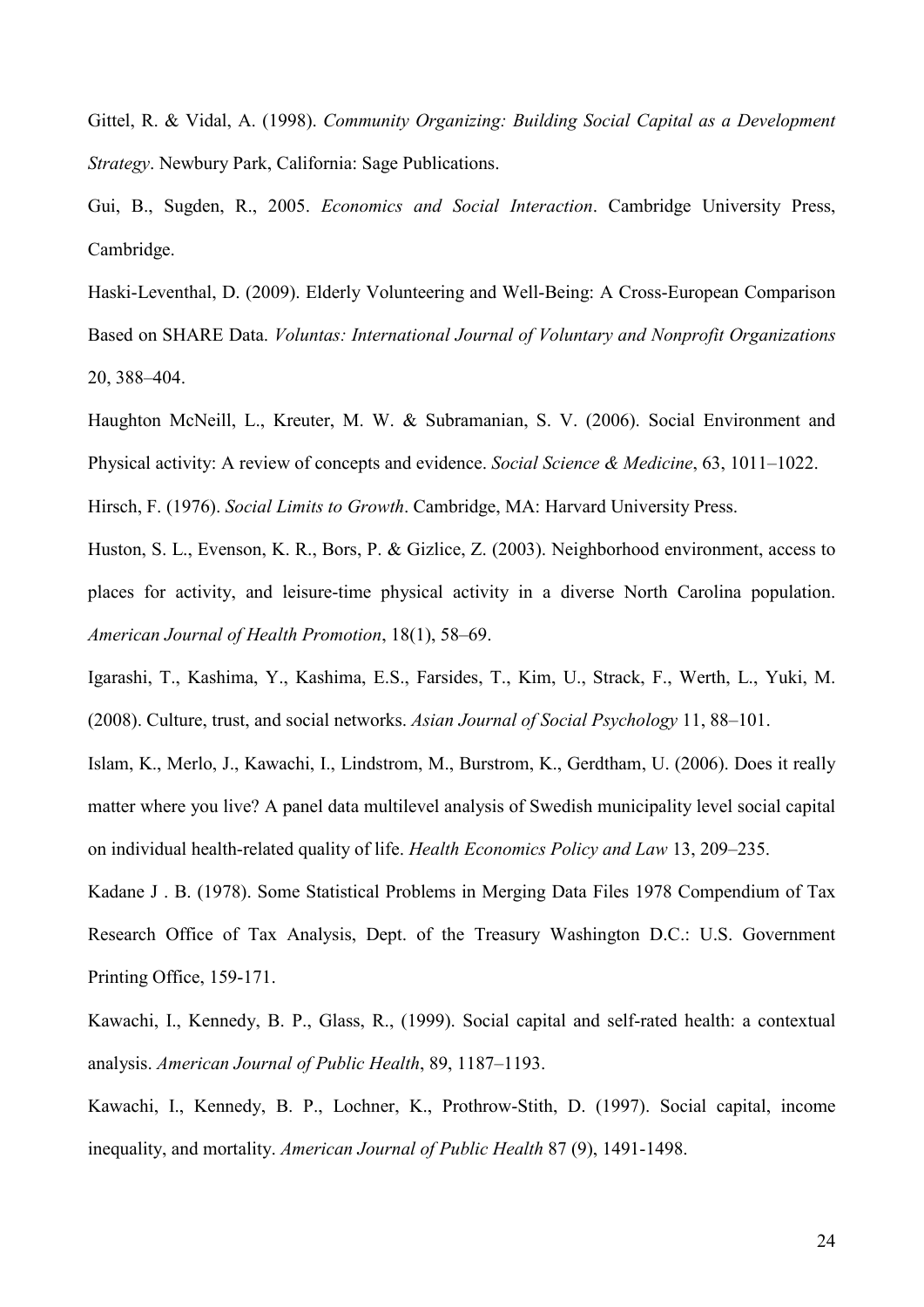Kennelly, B., O'Shea, E. & Garvey, E. (2003). Social capital, life expectancy and mortality: a crossnational examination. *Social Science and Medicine*, 56(12), 2367-2377.

Kim, D., Subramanian, S. V., Gortmaker, S. L., Kawachi, I. (2006). US state- and county-level social capital in relation to obesity and physical inactivity: A multilevel, multivariable analysis. *--+-1* 63, 1045–1059.

Knack, S. & Keefer, P. (1997). Does Social Capital Have An Economic Payoff? A Cross Country Investigation. *Quarterly Journal of Economics* 112 (4), 1251-1288.

Kumlin, S., Rothstein, B. (2005). Making and Breaking Social Capital: the Impact of Welfare State Institutions. *Comparative Political Studies* 38(4), 339-365.

Levi, M. (1998). A State of Trust. In Levi, M. & Braithwaite, V. (Eds), *Trust and Governance*. New York: Russell Sage Foundation.

Lindström, M., Isacsson, S.-O. & Elmståhl, S. (2003). Impact of different aspects of social participation and social capital on smoking cessation among daily smokers: a longitudinal study. *Tobacco Control*, 12, 274-281.

Lochner, K. A., Kawachi, I., Brennan, R. T. & Buka, S. L. (2003). Social capital and neighborhood mortality rates in Chicago. *Social Science & Medicine*, 56(8), 1797–1805.

Macinko, J. A., Shi, L. Y., & Starfield, B. (2004). Wage inequality, the health system, and infant mortality in wealthy industrialized countries, 1970–1996. *Social Science & Medicine*, 58 (2), 279– 292.

Masseria, C. & Giannoni, M. (2010). Equity in access to health care in Italy: a disease-based approach. *European journal of public health*, 1101-1262.

McClurg, S. D. (2006). The Electoral Relevance of Political Talk: Examining Disagreement and Expertise Effects in Social Networks on Political Participation. American Journal of Political Science 50 (3), 737–754.

Moore, S., Daniel, M., Gauvin, L., & Dubè, L. (2009). Not all social capital is good capital. *Health* and Place, 15(4), 1071–1077.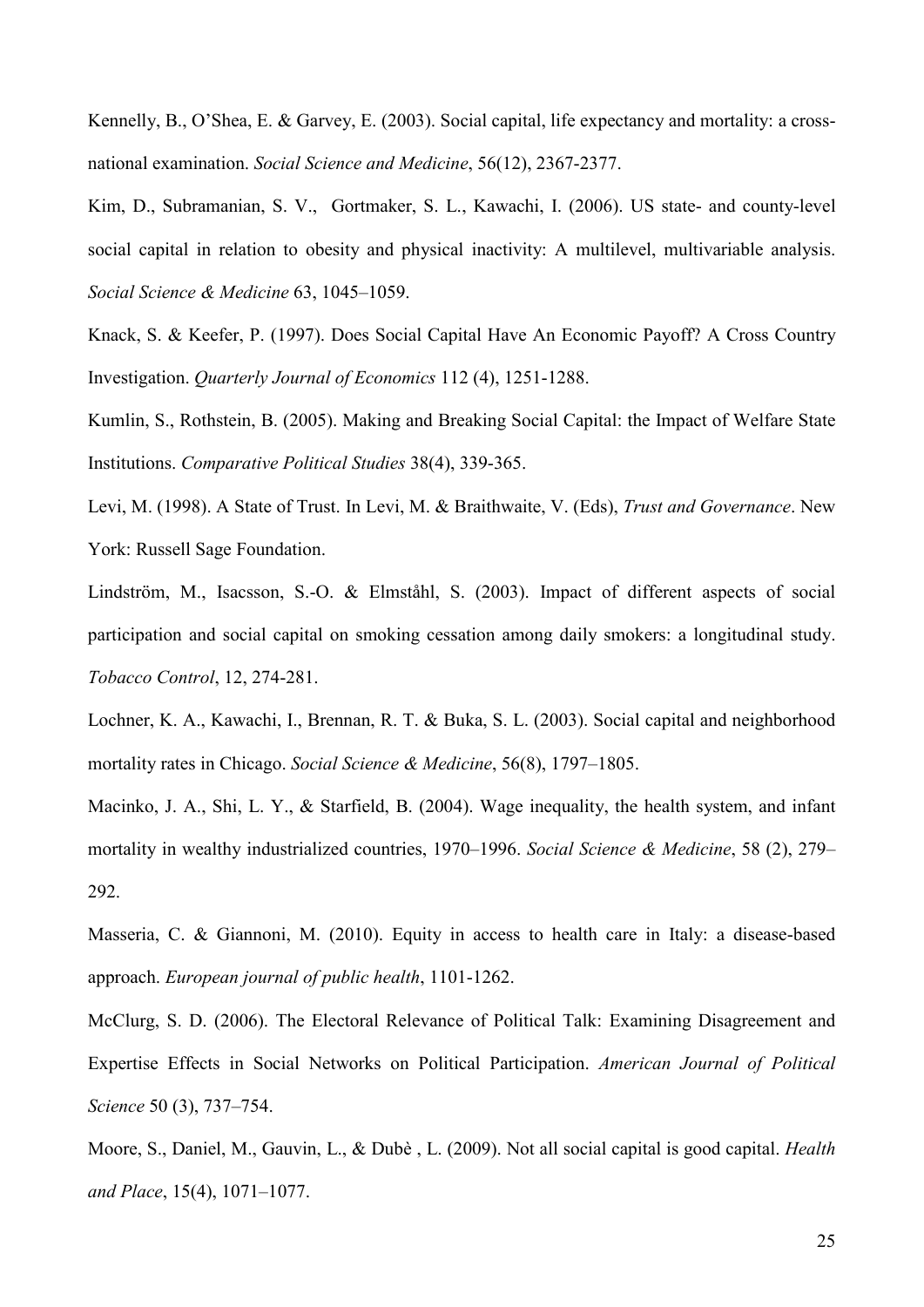Mosca, I. (2006). Is decentralisation the real solution? A three country study. Health Policy 77, 113–120.

Muntaner, C., Lynch, J., Hillemeier, M., Lee, J., David, R., Benach, J., et al. (2002). Economic inequality, working-class power, social capital and cause-specific mortality in wealthy countries. International Journal of Health Services, 32 (4), 629–656.

Mutz, D. & Mondak, J.. (2006). The Workplace as a Context for Cross-Cutting Political Discourse. *The Journal of Politics* 68(1), 140-155.

Mutz, D. (2002). Cross-Cutting Social Networks: Testing Democratic Theory in Practice. *American Political Science Review 96 (2), 111–26.* 

Navarro, V., & Shi, L. (2001). The political context of social inequalities and health. *Social Science +-1*, 52(3), 481–491.

Navarro, V., Borrell, C., Benach, J., Muntaner, C., Quiroga, A., Rodriguez-Sanz, M., et al. (2003). The importance of the political and the social in explaining mortality differentials among the countries of the OECD, 1950–1998. International Journal of Health Services, 33(3), 419–494.

Newton, K. (1999). Social Capital and Democracy. American Behavioral Scientist 40, 575-586.

Offe, C. (1999). Trust and Knowledge, Rules and Decisions: Exploring a Difficult Conceptual Terrain. In Warren, M. (Ed), *Democracy and Trust*. New York: Cambridge University Press.

Petrou, S., Kupek, E. (2008). Social capital and its relationship with measures of health status: evidence from the Health Survey for England 2003. *Health Economics* 17 (1), 127 - 143 (1057-9230).

Poortinga, W. (2006). Social relations or social capital? Individual and community health effects of bonding social capital. *Social Science & Medicine*, 63, 255–270.

Post, S. G. (2005). Altruism, happiness and health: it's good to be good. *International Journal of Behavioral Medicine*, 12 (2), 66-77.

Putnam R. D., (1993). Making democracy work: Civic traditions in modern Italy. Princeton: Princeton University Press.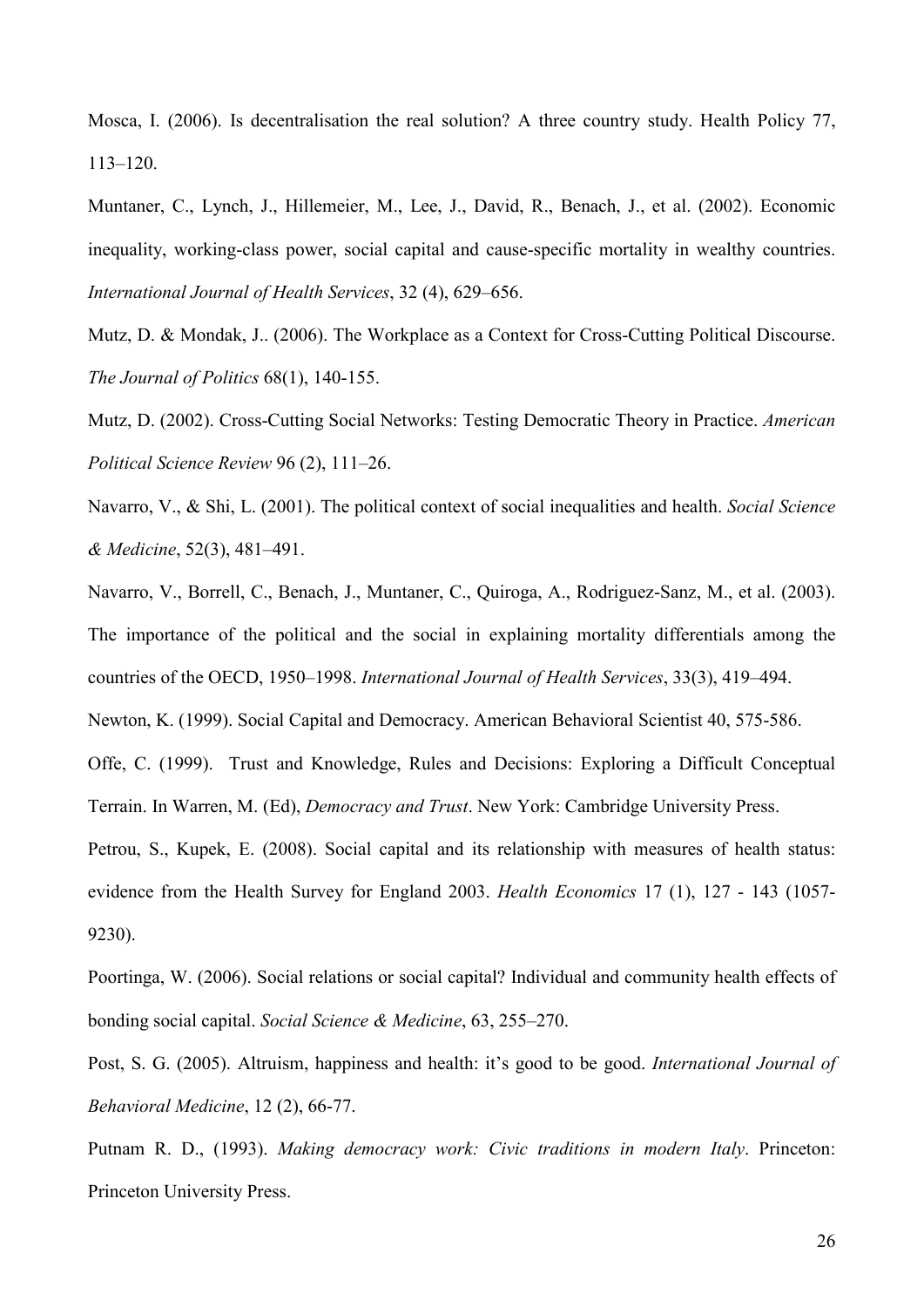Putnam R. D., (1995). Bowling Alone: America's Declining Social Capital. *Journal of Democracy*,  $6(1)$ , 65-78.

Raphael, D., & Bryant, T. (2003). The welfare state as a determinant of women's health: Support for women's quality of life in Canada and four comparison nations. *Health Policy*, 68(2004), 63–79. Rässler, S. (2002). *Statistical matching*, New York, Springer.

Ronconi, L., Brown, T. T., Scheffler, R. M. (2010). Social Capital and Self-Rated Health in Argentina. *Health Economics*, in press. DOI: 10.1002/hec.1696.

Rose, R. (2000). How much does social capital add to individual health? A survey study of Russians. *Social Science & Medicine*, 51(9), 1421-1435.

Rosenberg, M. (1954–55). Some Determinants of Political Apathy. *Public Opinion Quarterly* 18  $(4)$ , 349–66.

Rothstein, B. (2001). Social Capital in the Social Democratic Welfare State. *Politics and Society*, 29, 206-240.

Rothstein, B. (2001). Trust, Social Dilemmas, and Collective Memories: On the Rise and Decline of the Swedish Model. *Journal of Theoretical Politics*, 12, 477-499.

Rothstein, B. (2002). Cooperation for Social Protection: Explaining Variation in Welfare Programs. *American Behavioral Scientist, 21, 909-918.* 

Rothstein, B., Stolle, D. (2008). How Institutions Create and Destroy Social Capital: An Institutional Theory of Generalized Trust. In Castiglione, D., Wolleb, G., Van Deth, J. (Eds). Handbook of Social Capital. Oxford: Oxford University Press.

Sabatini F. (2008). Social Capital and the Quality of Economic Development. *Kyklos*, 61 (3), 466-499.

Scheffler, R. M., Brown, T. T. (2008). Social capital, economics, and health: new evidence. *Health Economics, Policy and Law* 3 (4), 321-331.

Stolle, D., (2003). The Sources of Social Capital. In Hooghe, M., Stolle, D. (Eds). *Generating* Social Capital: Civil Society and Institutions in Comparative Perspective. New York: Palgrave.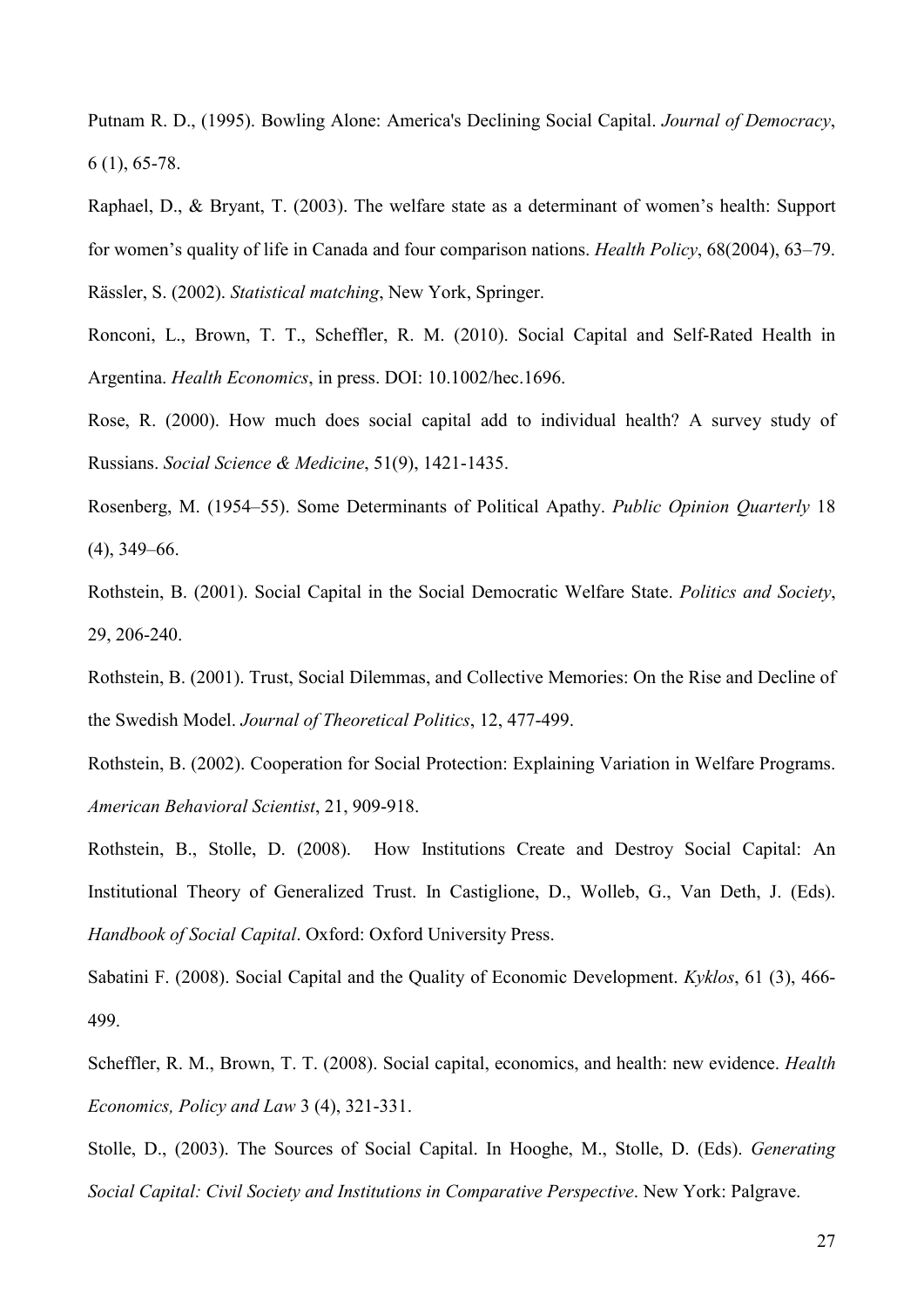Subramanian S V, Kim D, Kawachi I. (2002). Social trust and self-rated health in US communities a multilevel analysis. *Journal of Urban Health: Bulletin of the New York Academy of Medicine 79*  $(4)$ , Supplement 1: S21-S34.

Torpe, L. (2003). Social Capital in Denmark: A Deviant Case? Scandinavian Political Studies  $26(1)$ , 27-48.

Uphoff, N. (1999). Understanding Social Capital: Learning from the Analysis and Experience of Participation. In Dasgupta, P. & Serageldin, I. (Eds.), *Social Capital: A Multifaceted Perspective*. Washington, D.C.: The World Bank.

Uslaner, E. M. (2002). *The Moral Foundations of Trust*. New York: Cambridge University Press.

Uslaner, E. M. (2008). Trust as a moral value. In Castiglione, D., Wolleb, G., Van Deth, J. (Eds). Handbook of Social Capital. Oxford: Oxford University Press.

Uslaner, E. M., Brown, M. (2005). Inequality, Trust, and Civic Engagement. American Politics Research 33 (6), 868-894.

Van Doorslaer E., Koolman X. & Jones A. (2004). Explaining income-related inequalities in doctor utilization in Europe. *Health Economics*, 13, 629-647.

Van Oorschot, W. (2005). The Social Capital of European Welfare States: the Crowding out Hypothesis Revisited. *Journal of European Social Policy* 15(1), 5-26.

Veenhoven, R. (2008). Healthy happiness: effects of happiness on physical health and the consequences for preventive health care. *Journal of Happiness Studies* 9, 449-469.

Völker, B., Flap, H. (2006). Weak ties as a liability : the case of East Germany. *Rationality and Society* 13, 397-428.

Walker, D. (2002). In praise of centralism. A critique of the new localism. Catalyst Forum Working Paper; 2002.

Walsh, K. C. (2004). Talking about Politics: Informal Groups and Social Identity in American Life. Chicago: University of Chicago Press.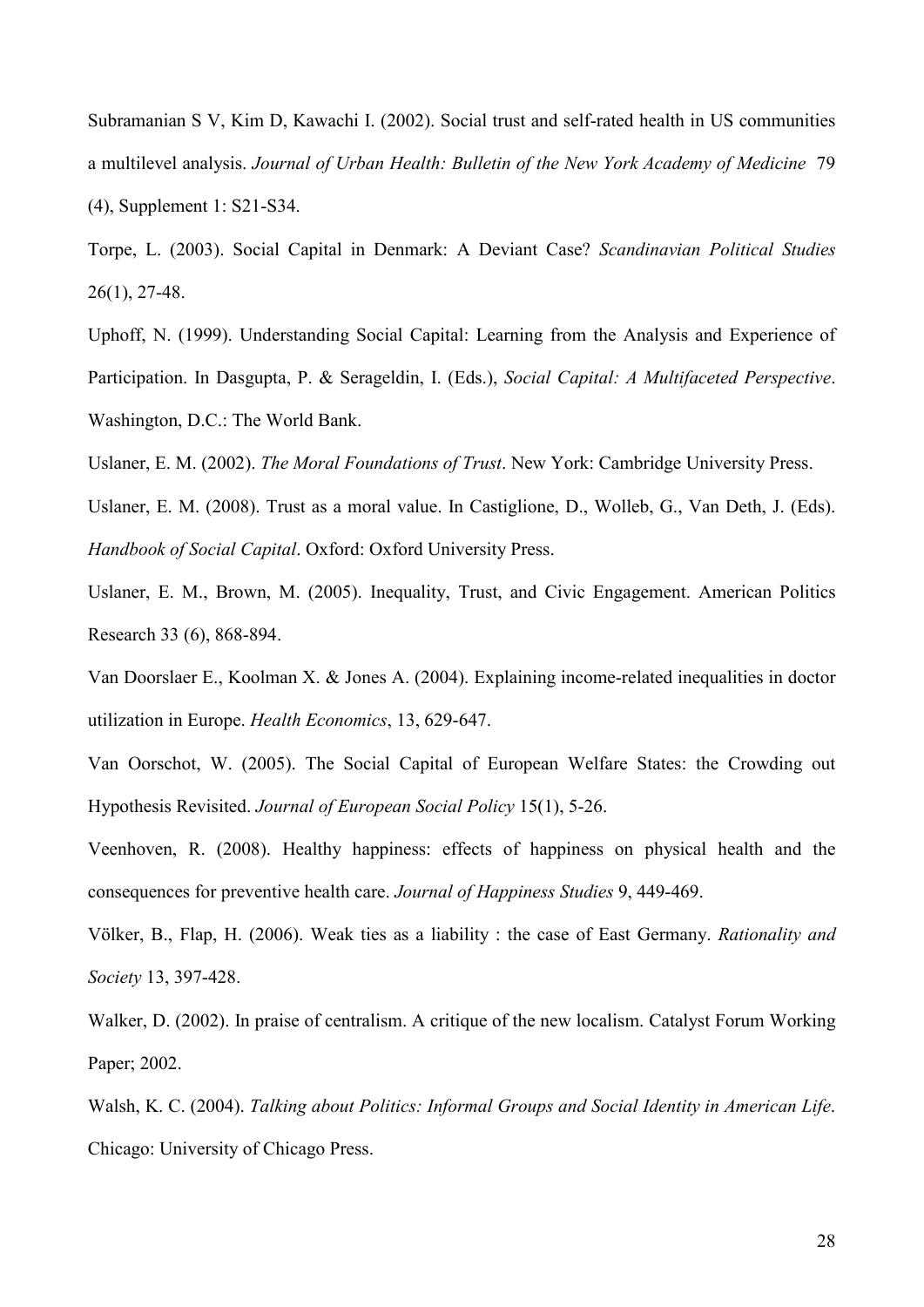Wooldridge, J. M. (2002). *Econometric Analysis of Cross Section and Panel Data*. Cambridge, Massachusetts: The MIT Press.

Yamamaura, E. (2011b). Differences in the effect of social capital on health status between workers and non-workers. *International Review of Economics*, in press.

Yamamura, E. (2011a). Different effects of social capital on health status among residents: Evidence from modern Japan. *Journal of Socio-Economics*, in press.

Yip, W., Subramanian, S. V., Mitchell, A. D., Lee, D. T. S., Wang, J. & Kawachi, I. (2007). Does social capital enhance health and well-being? Evidence from rural China. *Social Science & Medicine* 64, 35-49.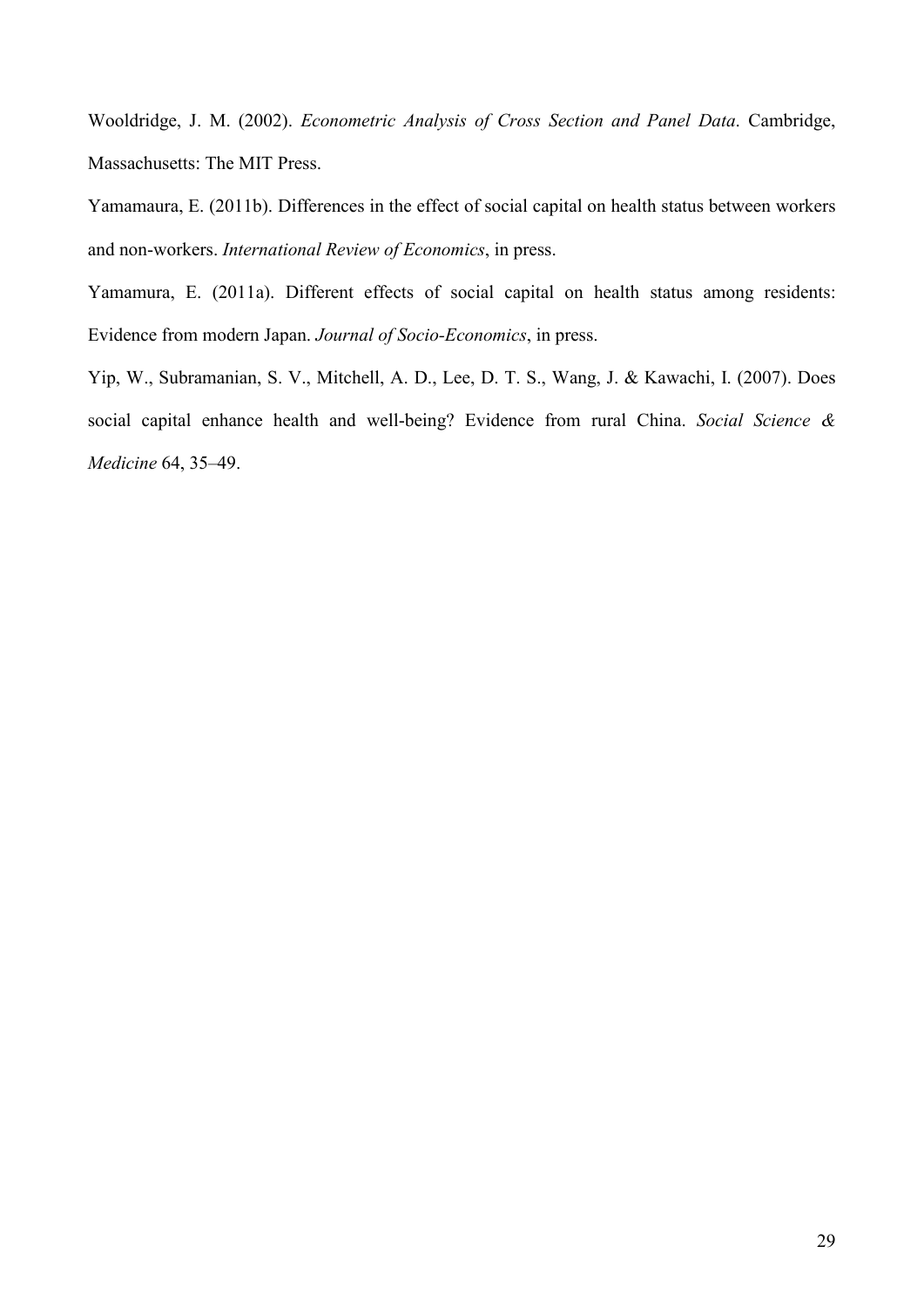#### **Appendix 1. Statistical matching**

In simple terms, the matching procedure consists of the imputation of the household income of an individual from the SHIW to a similar individual from the Multipurpose Survey. As in Fiorillo (2008), let *A* be the MSH dataset (the so-called "base file") collecting information on  $X_A$  variables for each of  $n_A$  records, and let *B* be the SHIW dataset (the "supplemental file") comprising  $X_B$ variables for each of  $n<sub>B</sub>$  records. Let  $X = (X_1, ..., X_p)$  be the vector of variables measured in both the files, i.e. for each of the units  $n_A$  and  $n_B$  included in the two datasets. The remaining variables in each of the files will be referred to as  $Y = (Y_1, ..., Y_Q)$  in file *A* and as  $Z = (Z_1, ..., Z_R)$  in file *B*. The statistical matching procedure is aimed at creating a file  $C$  which includes all the variables  $X, Y$ , and Z for each of  $n_A$  records of the base file. For each unit in file A we identify a similar unit in file B as a function of the  $X$  "common" variables. After this, we impute the household income variable collected in the supplemental file  $\hat{B}$  (the SHIW) to the matching records in the base file  $\hat{A}$ , in order to obtain an original dataset *C* including all the variables of interest for the analysis. The inherent assumption in this procedure is that the random vector  $Y$  given  $X$  is independent of the random vector  $Z$  given  $X$ . The conditional independence assumption implies that  $Y$ s relationship to  $Z$  can be totally inferred from  $Y$ s relationship to  $X$  and  $Z$ s relationship to  $X$ . Thus, the distributions of  $X$ ,  $Y$ , and  $Z$  of the new file  $C$  must be identical to the distributions of  $X$ ,  $Y$ , and  $Z$  empirically observed in the original files  $A$  and  $B$ . As a consequence, the best test to evaluate the quality of the statistical matching relies on the marginal distributions of the variables. As stated by Rässler (2002, 23), "A statistical match is said to be successful if the marginal and joint empirical distributions of  $Z$  and  $Y$ as they are observed in the donor samples are nearly the same in the statistically matched file". It should be clear, however, that "the statistical matching procedure does not generate new information about the conditional relationship of the  $Y-Z$  pair, but only reflects the assumptions used in creating the matched file" (Kadane 1978, 166).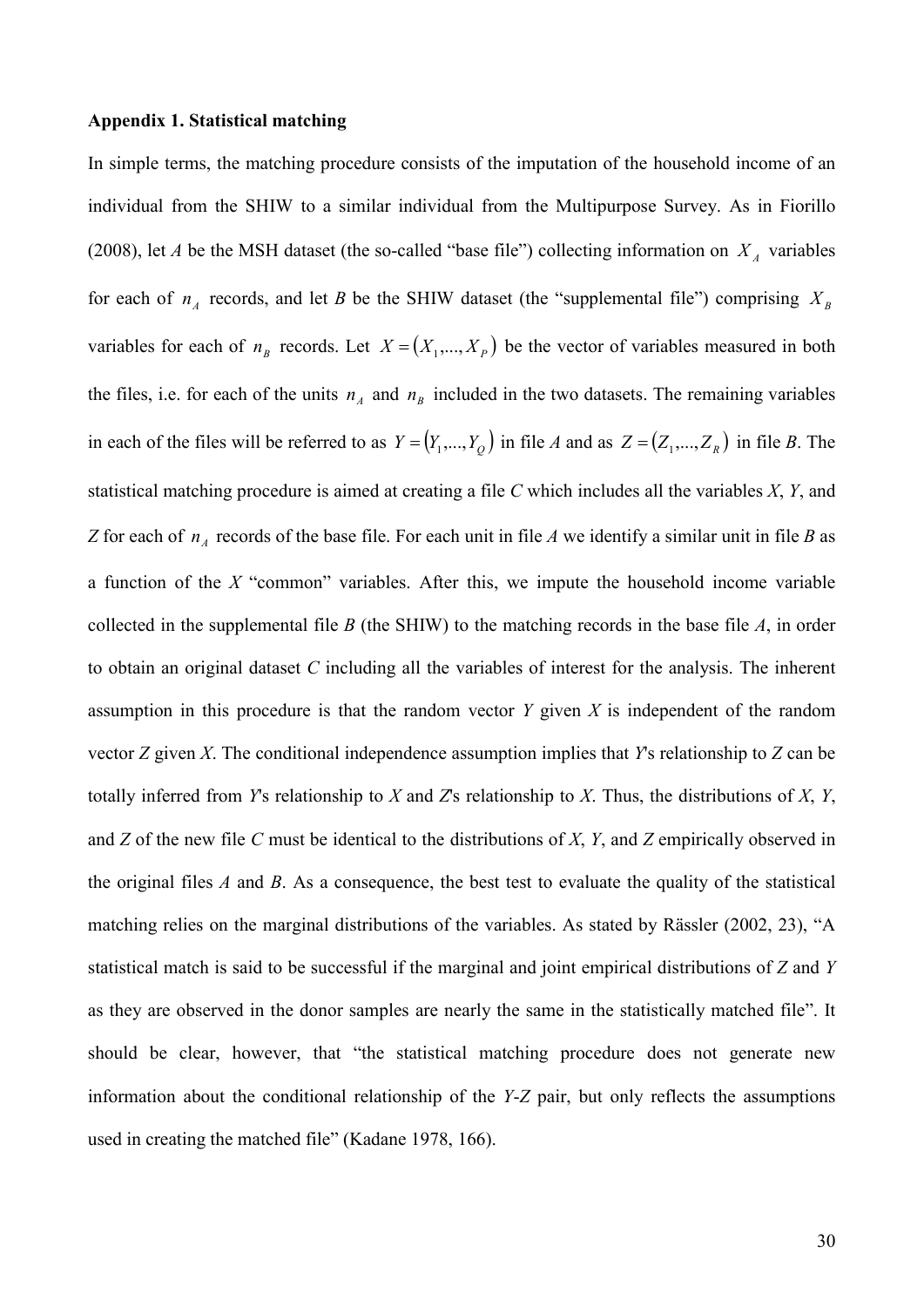The common variables  $X = (X_1, \ldots, X_p)$  shared by the original datasets are identified according to the following criteria: 1) they must have been classified and measured in the same (or very similar) way in both of the surveys. 2) They must have been observed for all the individuals included in the samples. 3) They can be assumed as possible determinants of health and social interaction in the base file. Based on suggestions from previous studies, we chose the following variables: gender, age, education, family size, number of children, region of residence, work status, sector of activity, and homeownership. The statistical matching was then performed through a regression imputation with random residuals. More specifically, the regression parameters of  $Z$  (i.e. the household income) on  $X$  were estimated on the SHIW. After this, a random residual was added to the regression prediction to obtain the imputed value of z for each  $a = 1,..., n_A$  record in file A. Finally, the quality of the procedure was controlled by comparing, for each of the considered years, the conditional distribution of the household income given  $X$  in the new and the original files. The marginal distributions are not found to be statistically different<sup>7</sup>.

Our final dataset  $C$  is a cross section sample of  $50,618$  observations. In this file, the level of household income "drawn" from the Survey on Household Income and Wealth carried out by the Bank of Italy is imputed to the  $n_A$  statistical records included in the Istat Survey on Households.

This *T* Distributions are available upon request to the authors.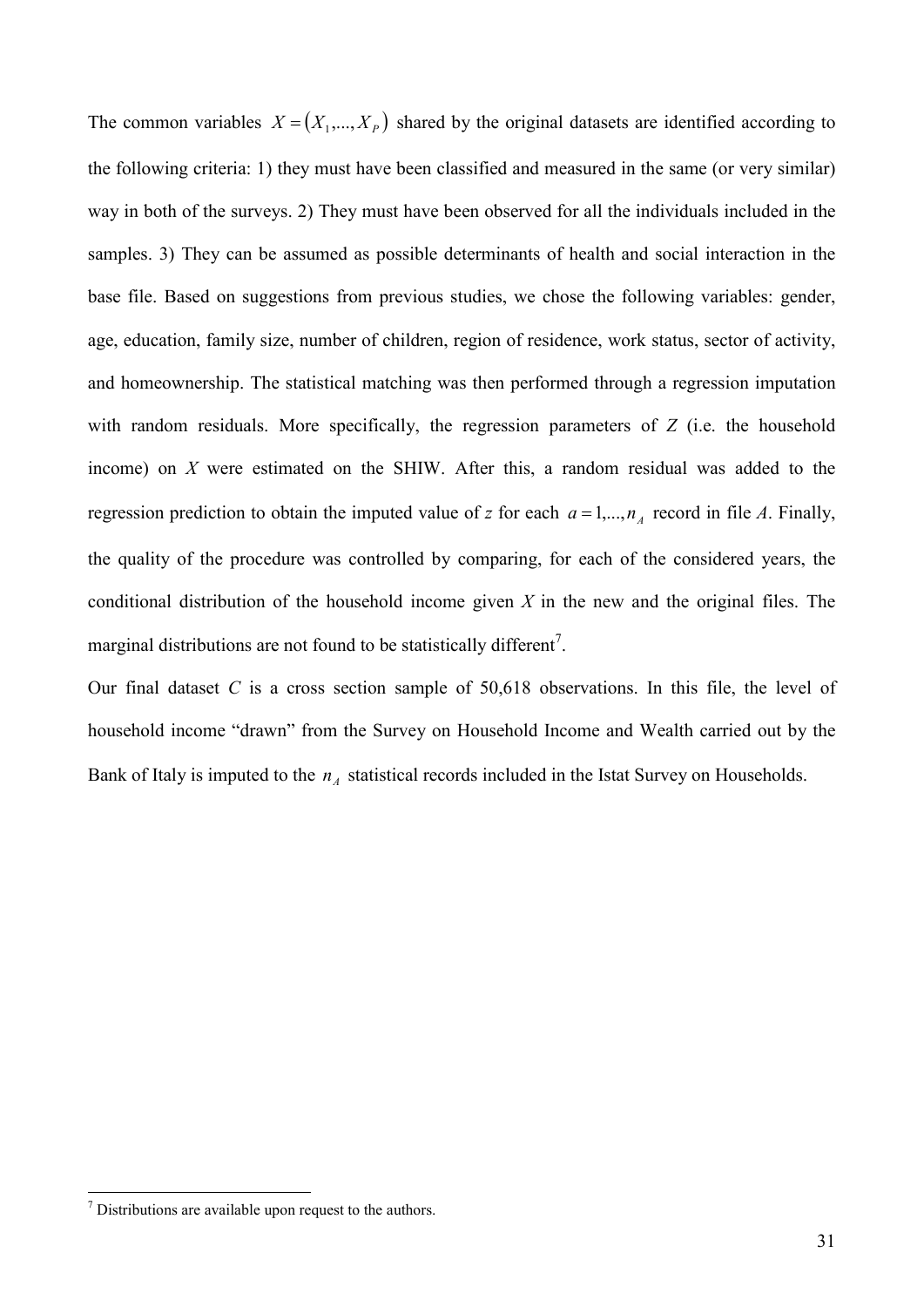# **Appendix 2**

| Table B1. Detailed description of variables       |                                                                                                                                                               |  |
|---------------------------------------------------|---------------------------------------------------------------------------------------------------------------------------------------------------------------|--|
| Dependent variable                                |                                                                                                                                                               |  |
| Self-perceived good health                        | Individual assessment of health; $1 = \text{good}$ and very good                                                                                              |  |
| Social capital: frequency of meeting with friends |                                                                                                                                                               |  |
| Meetings with friends                             | $1 =$ every day or more                                                                                                                                       |  |
| Instrumental variable                             |                                                                                                                                                               |  |
| Propensity for talking about politics             | Habit of talking about politics, $1 =$ every day or more                                                                                                      |  |
| Wealth of ties in the local<br>community          | The mean value of the individual frequency of meetings<br>with friends for each of the 6 categories of municipality<br>size in each of the 20 Italian regions |  |
| Demographic and socio-economic characteristics    |                                                                                                                                                               |  |
| Male                                              | Gender of the respondent, $l =$ male. Reference group:<br>female                                                                                              |  |
| Married                                           | Marital status of the respondent, $l =$ married. Reference<br>group: others                                                                                   |  |
| $Age21-40$                                        | Age of the respondent, $1 = age$ between 21 and 30.<br>Reference group: age14-20                                                                              |  |
| Age31-40                                          | Age of the respondent, $1 = age$ between 31 and 40                                                                                                            |  |
| Age41-50                                          | Age of the respondent, $1 =$ age between 41 and 50                                                                                                            |  |
| Age51-65                                          | Age of the respondent, $1 =$ age between 51 and 65                                                                                                            |  |
| Age $>65$                                         | Age of the respondent, $1 =$ age above 65                                                                                                                     |  |
| Household size                                    | Number of people who live in the family                                                                                                                       |  |
| Children <sub>0</sub> 5                           | Age of children, $1 =$ children aged between 0 and 5 years.<br>Reference group: no children.                                                                  |  |
| Children6 12                                      | Age of children, $1 =$ children aged between 6 and 12 years                                                                                                   |  |
| Children13 17                                     | Age of children, $1 =$ children aged between 13 and 17 years                                                                                                  |  |
| Elementary                                        | Education of the respondent, $1 =$ completed elementary                                                                                                       |  |

school (8 years)

years)

Junior high school Education of the respondent, 1 = completed junior high High school (diploma) Education of the respondent,  $1 =$  completed high school (13

Bachelor's degree Education of the respondent, 1 = university degree and/or

doctorate (18 years and more)

school (5 years). Reference group: no education